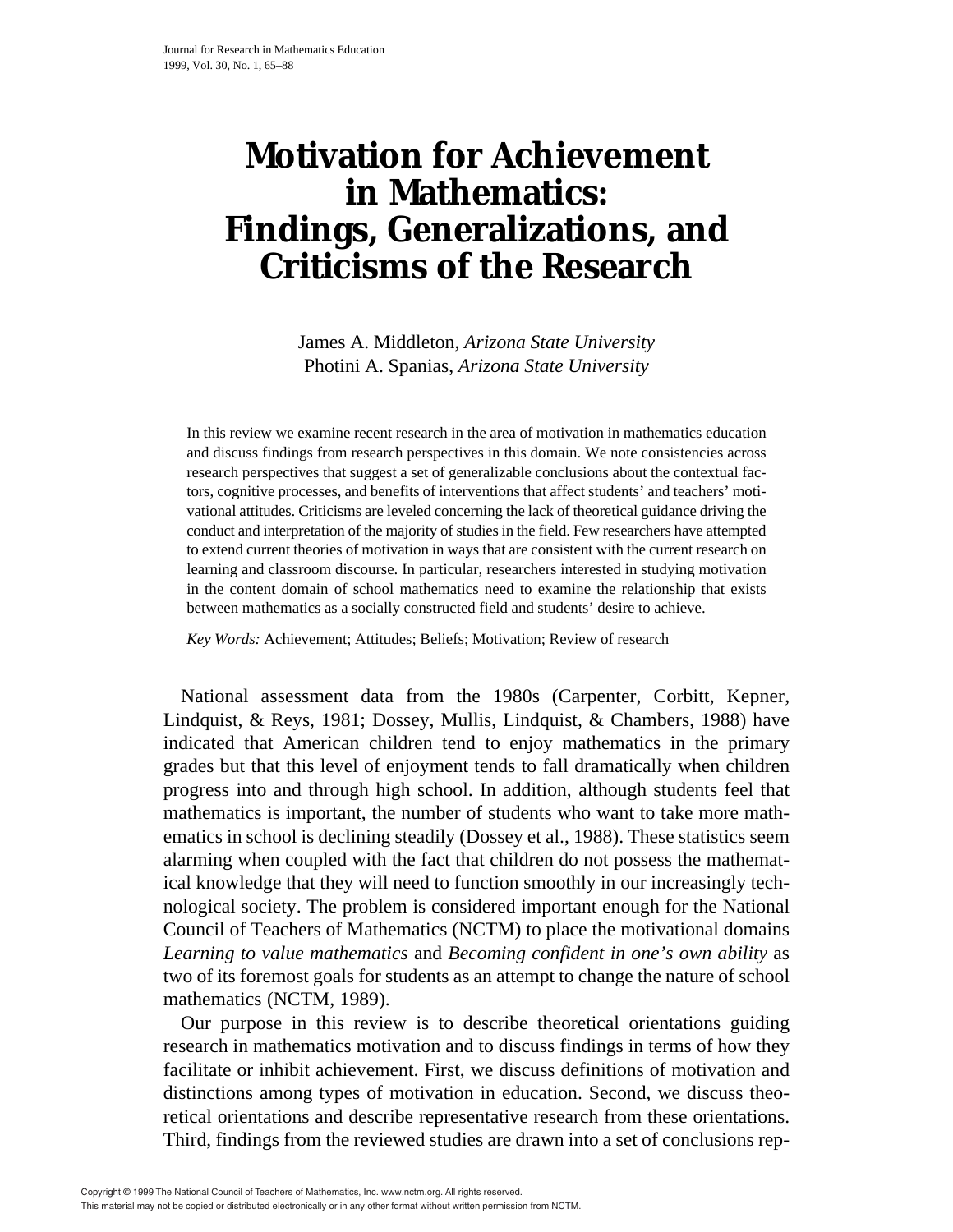resenting what is known regarding students' motivation in mathematics, how inequities in mathematics education are reflected in students' motivational patterns, and the role of the teacher in enhancing or inhibiting students' motivation. Last, we raise criticisms regarding the role of theory in informing research and the lack of adequate conceptualization prevalent in operationally defining motivation, achievement, and mathematics as a content domain.

Although pertinent work has been done in motivation outside the domain of mathematics, in this article we focus on studies in which the participants were students in mathematics classes or mathematics teachers. We made this choice in response to criticisms that context has been largely ignored in studies of teaching and learning (Romberg & Carpenter, 1986). Moreover, there is convincing evidence that student effort and performance can be better explained by task-specific analyses of motivation in mathematics than by general measures of motivation (Seegers & Boekaerts, 1993). By focusing on studies within the mathematics education literature, we hope to draw out conclusions that are sensitive to the context of school mathematics. This analysis allows exposition and criticism regarding the limitations of our knowledge about motivation related to mathematics as a content domain.

### JUST WHAT ARE MOTIVATIONS?

Simply stated, motivations are reasons individuals have for behaving in a given manner in a given situation. They exist as part of one's goal structures, one's beliefs about what is important, and they determine whether or not one will engage in a given pursuit (Ames, 1992). Two distinct types of academic motivation interrelate in most academic settings—intrinsic and extrinsic motivation. Academic intrinsic motivation is the drive or desire of the student to engage in learning "for its own sake." Students who are intrinsically motivated engage in academic tasks because they enjoy them. They feel that learning is important with respect to their self-images, and they seek out learning activities for the sheer joy of learning (Middleton, 1992/1993a). Their motivations tend to focus on *learning goals* such as understanding and mastery of mathematical concepts (Ames & Archer, 1988; Duda & Nicholls, 1992; Dweck, 1986). Students who are extrinsically motivated engage in academic tasks to obtain rewards (e.g., good grades, approval) or to avoid punishment (e.g., bad grades, disapproval). These students' motivations tend to center on such *performance goals* as obtaining favorable judgments of their competence from teachers, parents, and peers or avoiding negative judgments of their competence (Ames, 1992; Ames & Archer, 1988; Duda & Nicholls, 1992; Dweck, 1986).

When individuals engage in tasks in which they are motivated intrinsically, they tend to exhibit a number of pedagogically desirable behaviors including increased time on task, persistence in the face of failure, more elaborative processing and monitoring of comprehension, selection of more difficult tasks, greater creativity and risk taking, selection of deeper and more efficient perfor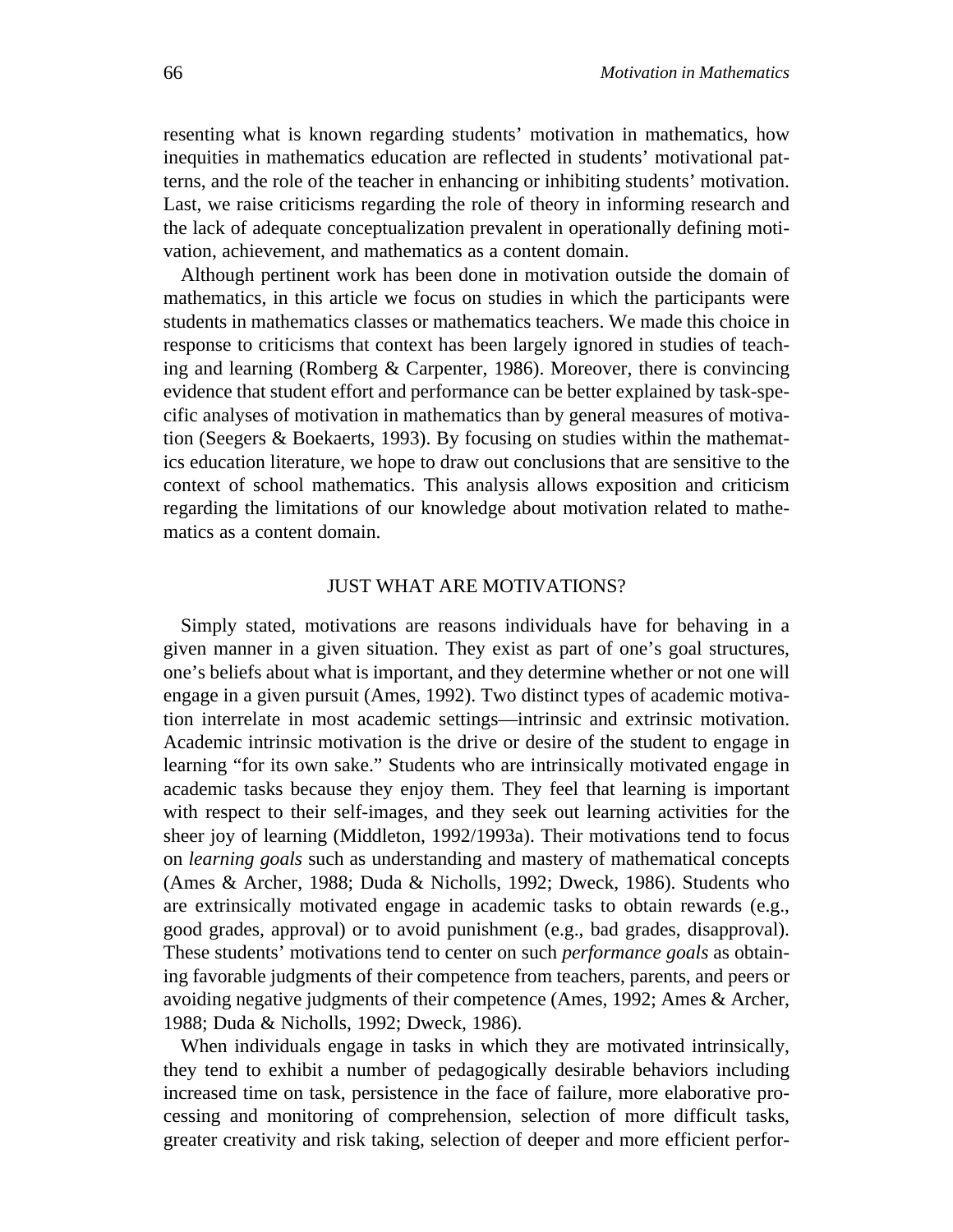mance and learning strategies, and choice of an activity in the absence of an extrinsic reward (Lepper, 1988). Moreover, intrinsic motivation is related to students' perceptions of their competence in mathematics, to whether they are motivated by curiosity or by grades, and to whether their orientation toward academic achievement can be characterized as a mastery orientation. Intrinsic motivation in other subject areas seems to be only moderately correlated with these variables (Gottfried, 1985).

Researchers have found that although achievement, ability, and perceived competence each contribute to students' desire to learn mathematics, intrinsic motivation is more complex than the additive effects of these domains. When students see themselves as capable of doing well in mathematics, they tend to value mathematics more than students who do not see themselves as capable of doing well (Eccles, Wigfield, & Reuman, 1987; Midgley, Feldlaufer, & Eccles, 1989), but these expectations of success also influence short-term strategy use (Meece, Wigfield, & Eccles, 1990; Pokay & Blumenfeld, 1990), thereby inhibiting or augmenting achievement. It is likely that students must feel comfortable with mathematics, must be challenged to achieve, and must expect to succeed before the development of intrinsic motivation can begin.

The findings of these studies suggest that the decline in positive attitudes toward mathematics can be explained in part as functions of lack of teacher supportiveness and classroom environment. These findings, along with results from national assessments (Dossey et al., 1988), suggest that motivational patterns are learned and, what is particularly distressing, that students generally learn to dislike mathematics and that this dislike becomes an integral part of their mathematical self-concepts.

When one looks at the subtle ways in which motivations are formed, modified, and sustained, it becomes clear that there is no such thing as an unmotivated child. Children are motivated. Motivations help guide children's activity; they provide a structure for evaluating the outcomes of activity; and they help determine whether or not children will engage in future mathematical activity. The following discussions describe prominent approaches to investigating and applying motivational theory. We present the main theories, review research, and discuss results in terms of classroom practices that facilitate or inhibit students' developing productive motivational patterns.

#### THEORETICAL ORIENTATIONS

# *Behavioral Theories of Motivation*

Throughout most of the 20th century, behaviorist theories of motivation dominated the literature. In this perspective, motivations are seen as incentives for performing a given behavior (Spence, 1960). Newer reformulations of these theories (McClelland, 1965, cited in Covington, 1984) have focused on the potential conflict between an individual's perceived necessity for success and perceived necessity for avoiding failure.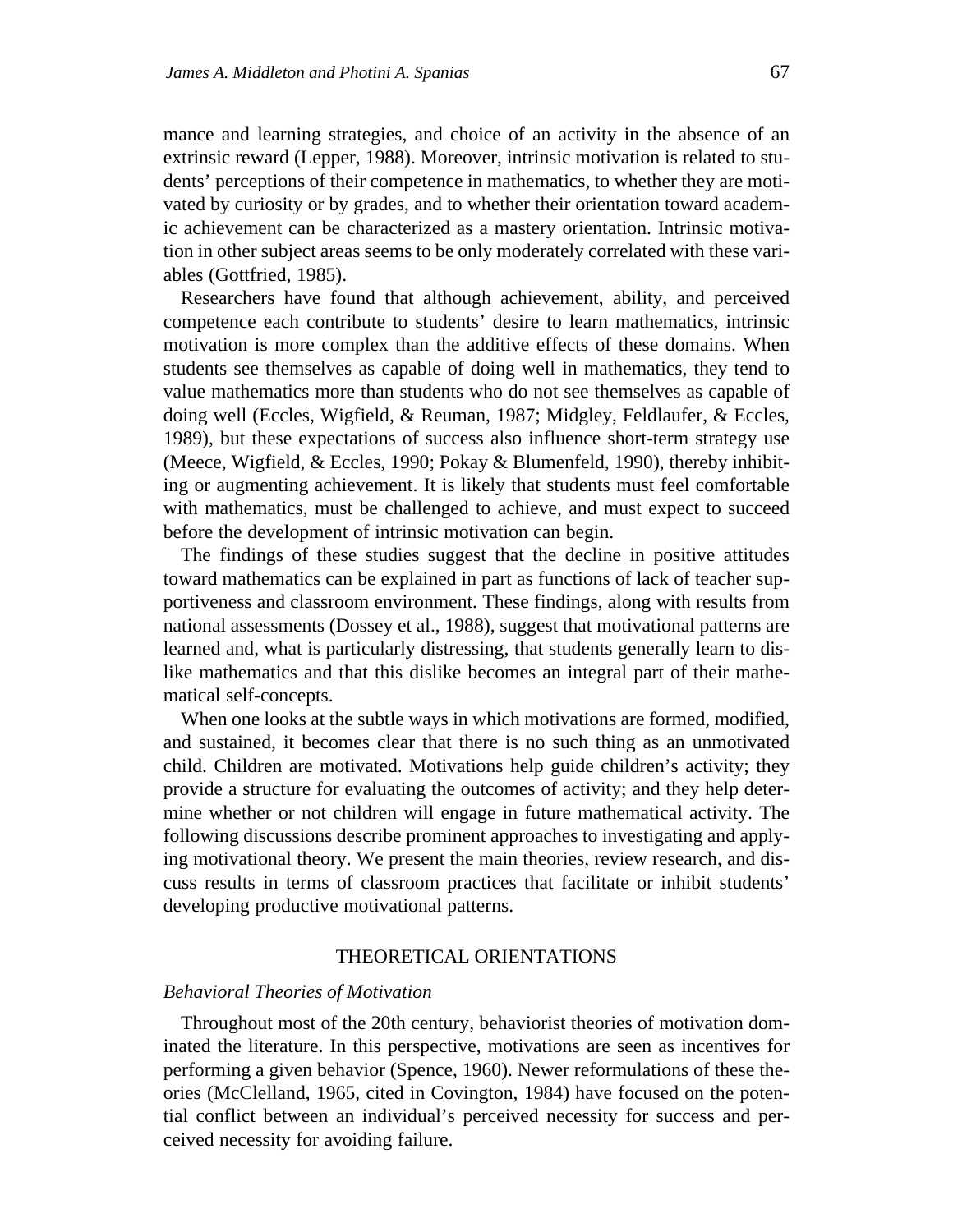Although the declining popularity of behavioral research has led to a declining number of studies in this paradigm, this theoretical orientation has provided powerful knowledge about student motivation in mathematics. First, research indicates that success in mathematics is a powerful influence on the motivation to achieve. Students perceive success as reinforcing, and they will engage in mathematics if they expect to be successful. In addition, students will not only engage more, they will also tend to enjoy tasks for which they have a moderately high probability of success more than tasks for which the probability of success is near chance (Dickinson  $\&$ Butt, 1989). Although success may not be the only determinant of on-task behavior, it is clearly related to the achievement motivation of children in mathematics.

Second, and more important, an orientation toward achieving success in mathematics can be built into the mathematics classroom. When students are given incentives to achieve, the motivation and achievement of entire classes can be raised (Alschuler, 1969). When children are rewarded for choosing a high level of personal success in mathematics, they tend to enjoy mathematics more and achieve more than when they are not given incentives. Slavin (1984), for example, recommended the provision of *group incentives* to motivate students to achieve (i.e., providing a group reward for individual learning). Because the *group* score is rewarded, children are motivated to help others in the group and are pressured to learn well themselves; through this practice, individual accountability is emphasized. This practice allows students to attribute their successes to themselves and their failures to the group, thus reducing the individual's onus for failure proportionately to the number of students in the group.

Severe limitations are, however, evident in this paradigm, which depends on achievement measures that use either multiple-choice tests or well-defined problems. It is unclear how more realistic problems, ones that provide more avenues for failure, would affect the success rate of children. Also unclear is whether *success* should be defined as success with a problem as a whole or in the steps necessary to solve the problem. The operational definition of *success* inherent in behaviorist research, with a focus on discrete observable behaviors, may be too molecular in scope or too removed from children's attitudes to be a valid index of their achievement motivation. Time-on-task is often used as an index of motivation (e.g., Dickinson & Butt, 1989). Reliance on time-on-task, however, introduces a confounding variable into the research design: The difficulty level of a problem is related to the time required to solve the problem, independent of motivation. In addition, because behaviorist theories have not traditionally been concerned with individual differences, they fail to provide information on how *students* define success and failure in mathematics.

The most compelling argument against the use of incentives or coercion, however, is the "hidden costs of reward," well described by Lepper and Greene (1978). Engaging in an intrinsically motivating activity under conditions that make obvious the fact that the activity is merely a means to an end will diminish subsequent intrinsic motivation because the presence of the reward is the primary reason for the student to engage. Consequently, in the absence of the reward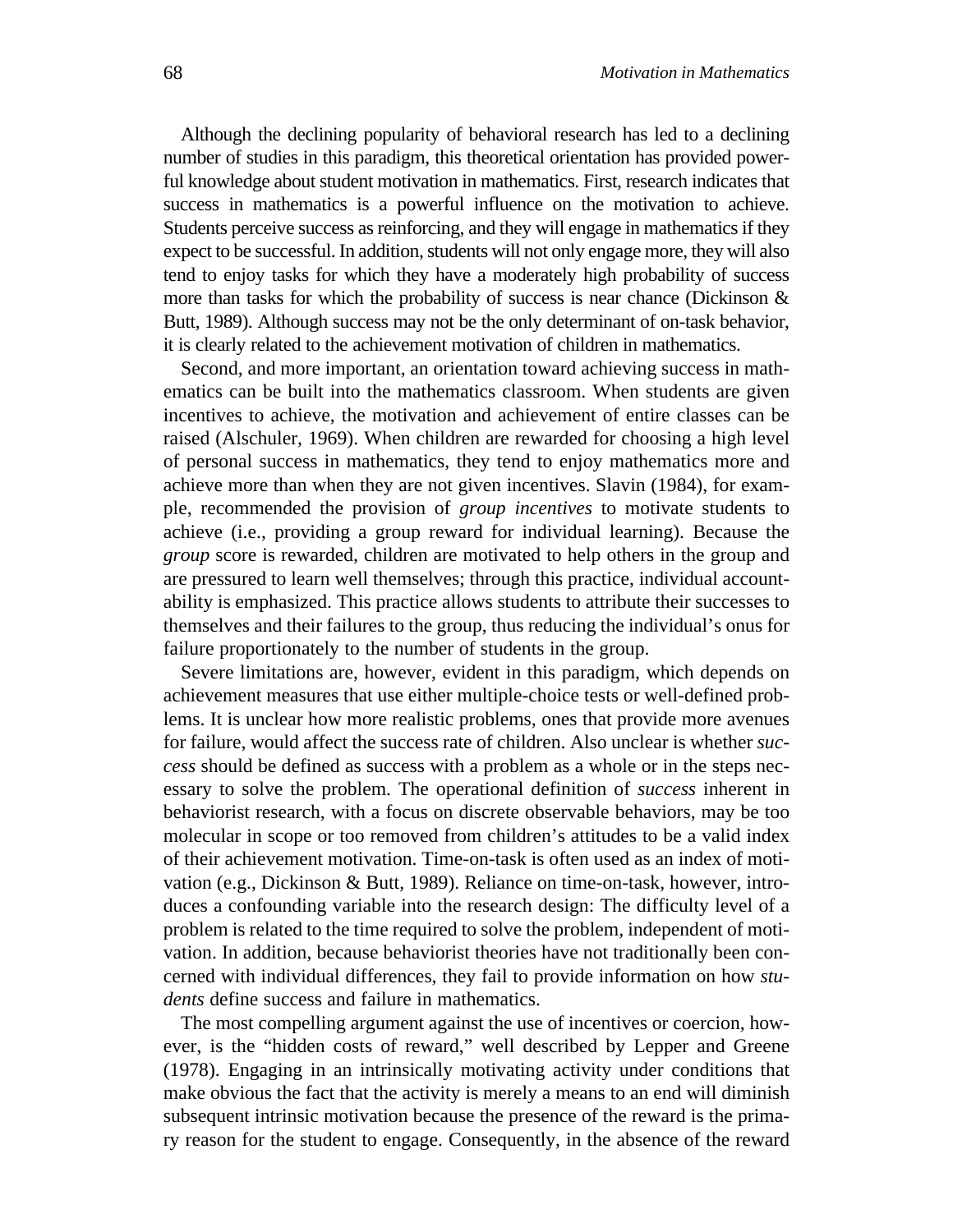students become less likely to engage in similar tasks in the future. The most salient (and most misrepresented) feature of this line of research is not that rewards necessarily undermine intrinsic motivation but that the *expectation* of *tangible task-contingent* rewards tends to weaken the intrinsic desire to learn. When rewards are not expected, intrinsic interest does not seem to be affected adversely nor do noncontingent rewards seem to have any real effect on subsequent intrinsic motivation (Deci, 1972; Lepper, Greene, & Nisbett, 1973). Lepper, Keavney, and Drake (1996) even suggested that judicial application of reward contingencies can be beneficial for developing sufficient skill in a pursuit so that intrinsic motivation can develop. Although this longstanding principle has recently been contested (Cameron & Pierce, 1994, 1996), a plethora of research suggests that when rewards are used to get someone to engage in some activity, the probability of subsequent disillusionment with the activity increases significantly (Kohn, 1996; Lepper et al., 1996; Ryan & Deci, 1996).

# *Attribution and Learned Helplessness Theories*

Researchers in the 1960s and early 1970s, when they began to examine individuals' perceived reasons for their successes and failures, found that success is not a universal motivator. Much of an individual's intention to initiate behavior depends on the *value* that the consequences of success have for him or her (Atkinson, 1964). Researchers began to focus attention on what factors students perceive to be the causes of their successes and failures. Attribution theories deal with how the outcomes of an activity are evaluated in relation to the individual's perception of his or her own contribution (i.e., ability and effort) and the contribution of the task demands (i.e., difficulty, consistency, precedent) (Weiner, 1972).

In mathematics education, attribution theory is the most widely held of the theoretical orientations discussed in this article, perhaps because (a) attribution theories are cognitive, describing the *processes* by which motivations are acquired and changed and (b) they are applicable to a remarkable range of domains. Moreover, attribution theories provide a middle ground between competing models of motivation such that findings can be discussed in terms of reinforcers and contingencies or in terms of students' thoughts, plans, and goals.

*Attributions and achievement in mathematics.* Students in the lower elementary grades are generally highly motivated to learn mathematics. They believe that they are competent and that working hard will enable them to succeed. Many first and second graders do not distinguish between effort and ability as causes of success in mathematics (Kloosterman, 1993). However, there is considerable evidence that some students begin to differentiate ability for different content domains as early as kindergarten or first grade (Wigfield et al., 1992). By the middle grades, many students begin to perceive mathematics to be a special domain in which smart students succeed and other students merely "get by" or fail. They begin to believe that success and failure are attributable to ability and that effort rarely results in a significant change in their success patterns (Kloosterman & Gorman, 1990).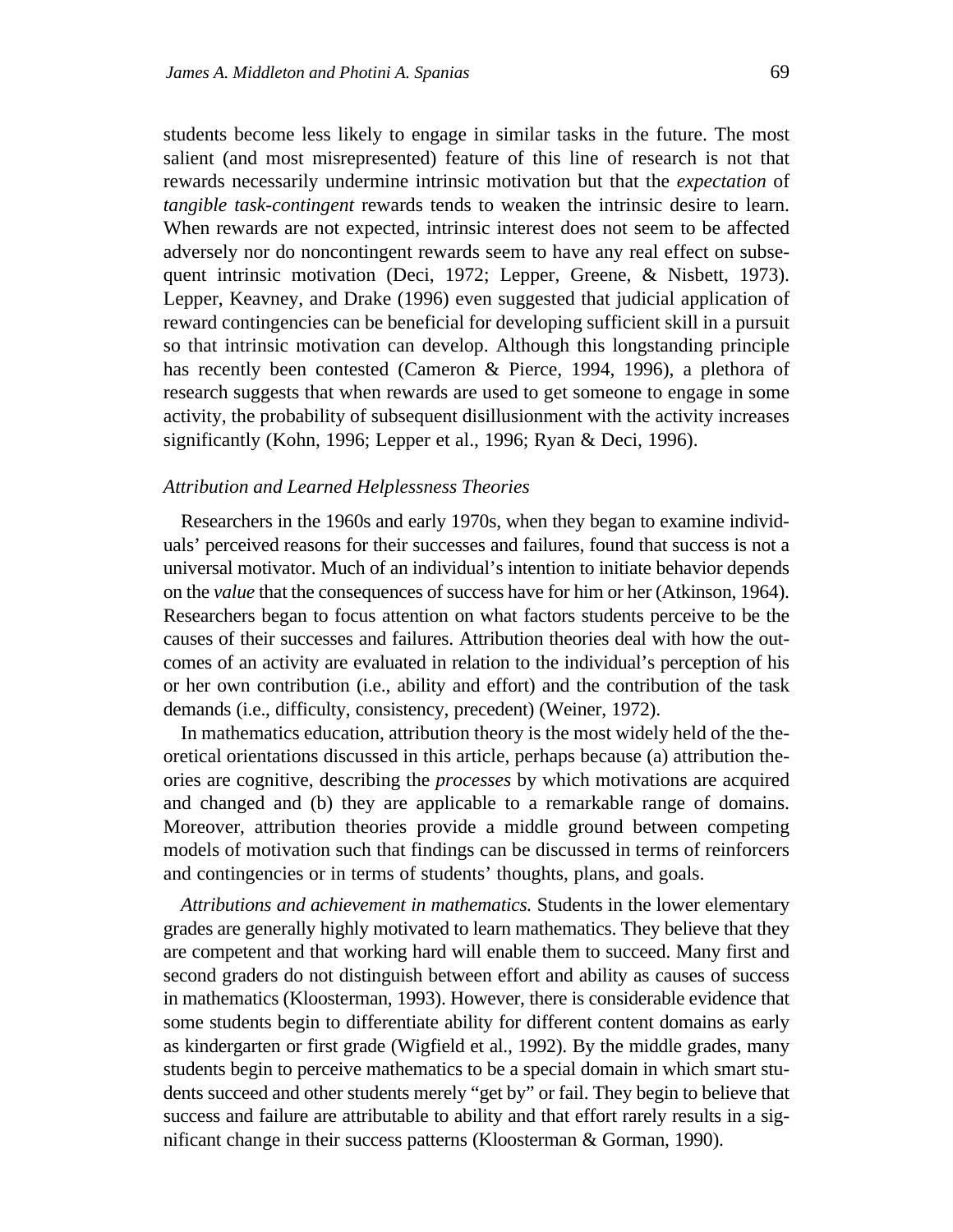When students attribute their successes to ability, they tend to succeed; when they attribute their failures to lack of ability, they tend to fail. Gender studies have shown that girls tend *not* to attribute their successes to ability but *do* tend to attribute their failures to lack of ability, exactly the attributional style that leads to failure. For example, Meyer and Fennema (1985) studied the relationship between students' attributions of success in mathematics in the 8th grade and their subsequent achievement in 11th grade. This study was a departure from most attribution research, at least as it related to mathematics education, in that it assessed the relationship between attributions and future success in mathematics instead of current success. The authors found that attribution of success to ability was the most consistent correlate of Grade 11 achievement. Conversely, attribution of failure to lack of ability was the most consistent correlate of lack of achievement for both males and females. For girls in particular, when ability was controlled for, attributing failure to lack of ability was associated with lower achievement. However, attributing failure to lack of effort was also a significant predictor of lack of achievement on computation problems and high-level, conceptual mathematics tasks. Boys' attributions were not as pronounced as girls' for these variables. The authors concluded that attributions may be more important as predictors of success in mathematics for females than for males.

Kloosterman (1988) studied how seventh graders perceived the role of successes and failures in influencing their motivational attributions, their mathematical self-confidence, and their beliefs about effort as a mediator of mathematical ability and failure as an acceptable phase in learning mathematics. He found that attributional style (a combined score, scaled in the direction of internal, stable attributions) was the best predictor of mathematical self-confidence. The belief that effort is a mediator of ability and that failure is an acceptable phase in learning mathematics also contributed to students' self-confidence in mathematics. Although girls, more often than boys, felt that failure was an acceptable phase in learning mathematics, the fact that girls also thought about their failures more than boys did may have contributed to differential effects like those reported by Meyer and Fennema (1985).

These findings are significant in that when students conceive of ability as amenable to change or augmentation through effort, they tend to expend more effort in mathematics and, thus, are better achievers than students who believe that ability is fixed. Because the belief that occasional failure is acceptable in learning mathematics predicts mathematical self-confidence, the practice of allowing children to struggle with challenging problems, even in the elementary grades, is supported. When children who have not experienced difficult problems in mathematics encounter a problem that cannot be solved in a routine fashion, they may have their confidence shattered unless they believe that occasional mistakes are a part of learning mathematics.

By the time they reach college, students generally have formed stable attributions regarding their successes in mathematics. Because the attributional patterns of students in mathematics-related majors tend to focus on ability and effort as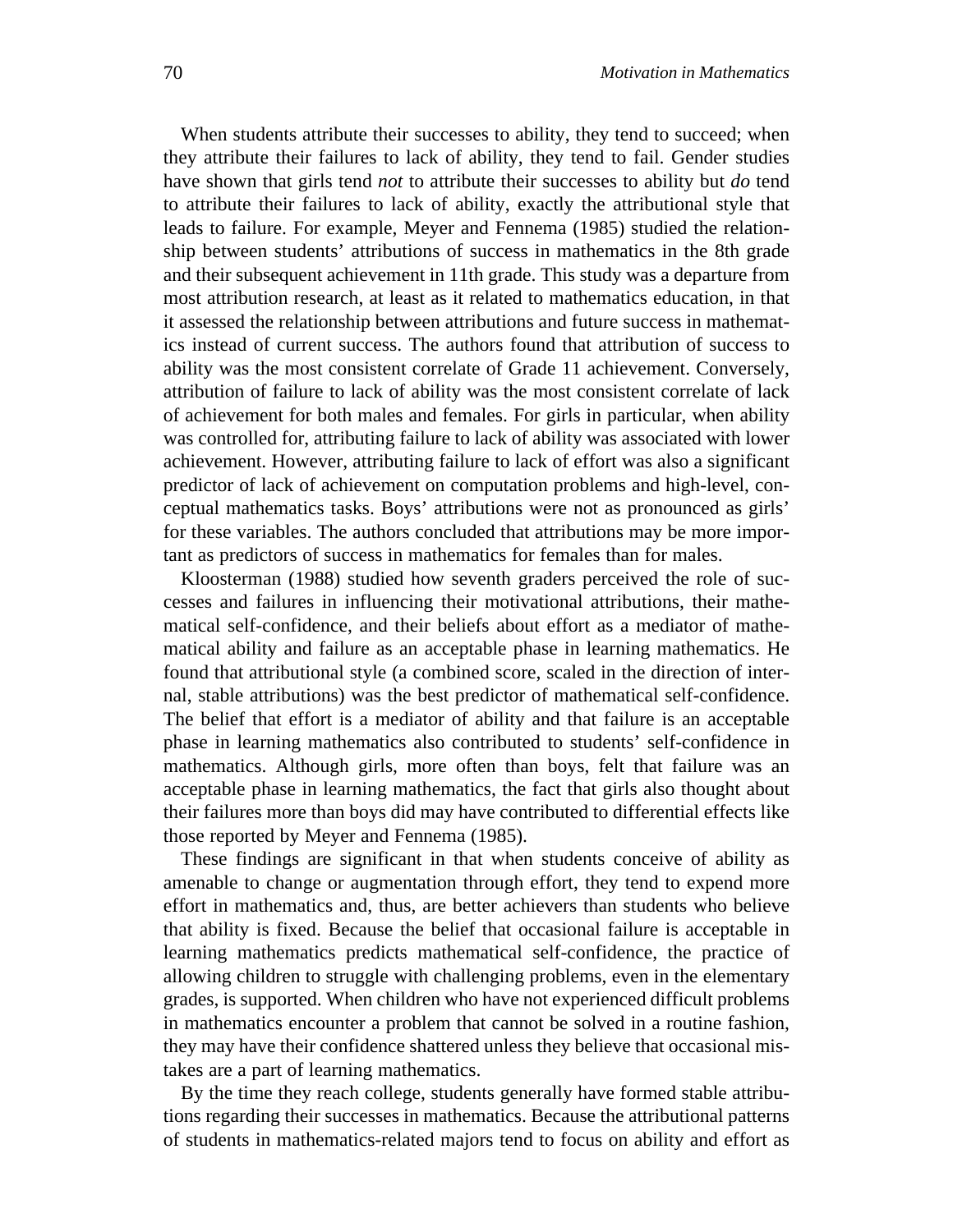the causes for success and lack of effort for failure, females, who tend to attribute their failures to ability, may be systematically excluded from mathematics majors as a result of their prior mathematics education (Amit, 1988; Bassarear, 1986). In addition, because students with unstable attributions for the causes of failure in mathematics tend to dislike mathematics greatly (Lehmann, 1986), these students may also be filtered out of mathematics-related majors.

Amit (1988) studied the attributions of university students in five major areas and found that, overall, females tend to attribute their successes in mathematics to external and unstable causes, whereas males attribute their successes to ability, an internal and stable factor. When attributions of success were analyzed taking academic major into account, however, students tended to attribute their causes of success and failure the same way regardless of gender. Students choosing mathematics as a major tended to attribute their successes to ability and their failures to other factors. In fact, as the mathematical requirements for participation in college majors increased, so did the attribution of success to the internal factor of ability. Students who attribute their failures in mathematics to internal factors and their successes to external factors are unlikely to choose a college curriculum with substantial mathematics content.

*Learned helplessness and dealing with failure.* An outgrowth of attribution theory has been the specific attention of researchers to learned helplessness, a condition in which, because of lack of successes and the attribution of failure to lack of ability, individuals begin to view success as unattainable (e.g., Dweck, 1986). Unfortunately these beliefs persist as a result of educational environments that (a) place high value on ability and lower value on effort and (b) offer little opportunity for individuals with diverse learning styles to supplement their abilities with sustained effort (Covington, 1984). Because helpless individuals believe that success is out of their grasp and attribute failure to internal factors, learned helplessness often becomes perceived as a trait (i.e., stable and unchanging) (Dweck, 1986). Helpless individuals tend to show little motivation for challenging tasks, and, in fact, when facing a challenging task, they display lower achievement than can be attributed to ability.

Although the findings of most studies regarding learned helplessness are disheartening, there is some evidence that attributions can be positively influenced through classroom instruction. For example, Relich (1984) hypothesized that when students are provided attribution retraining in conjunction with skills training, their feelings of learned helplessness should be reduced and their mathematics achievement should be positively affected.

Those providing attribution training attempted to make students aware that they were achieving success on increasingly difficult problems as a result of at least average ability and high effort. Students who received the attribution training displayed superior self-efficacy gains and fewer learned-helplessness characteristics compared with students receiving no attribution training.

Relich (1984) then proposed a causal model that contrasted the direct effects of attribution training with the mediated effects on achievement and learned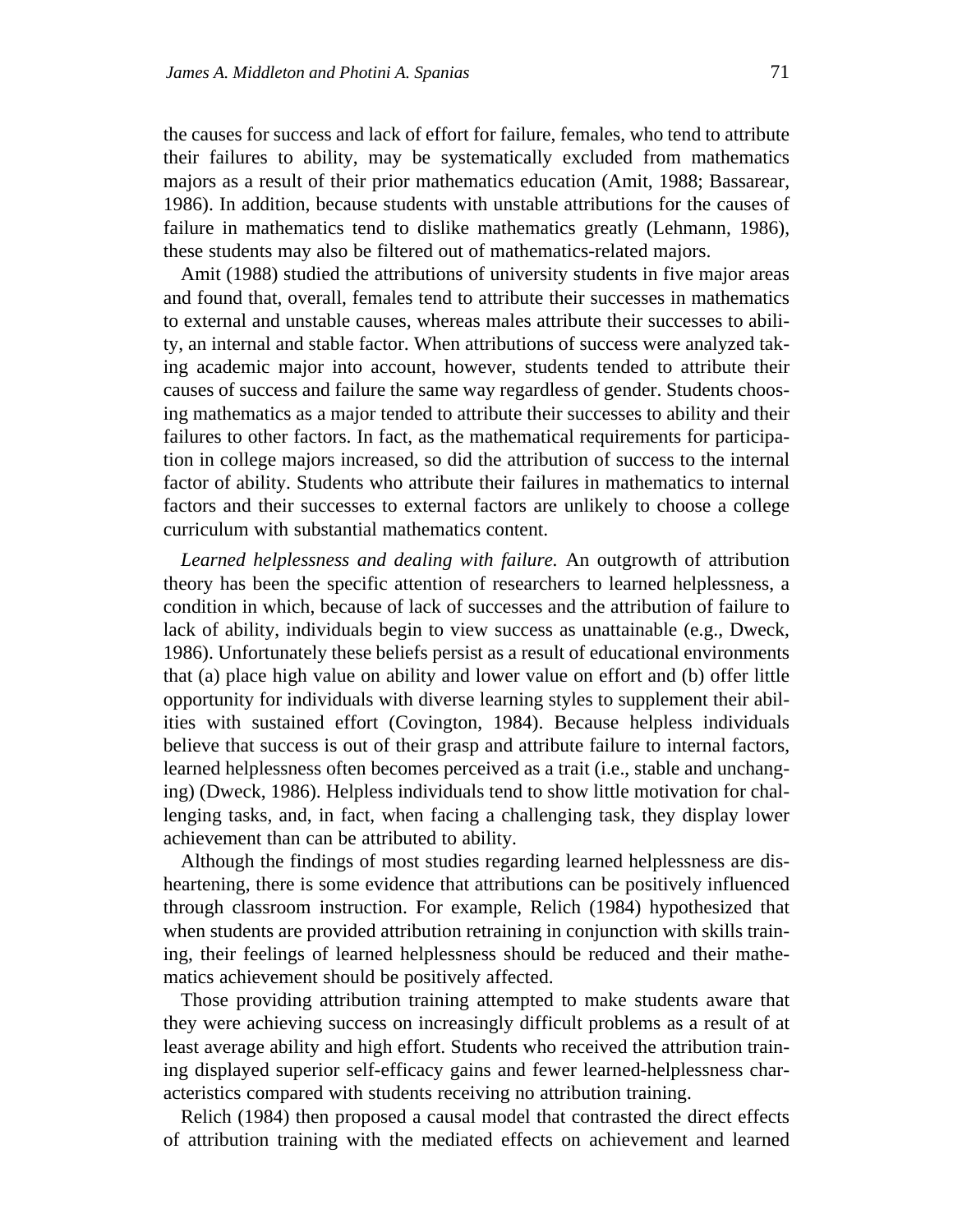helplessness. Results of a path analysis indicated that although the attribution training had a moderate direct influence on achievement, stronger paths resulted from mediation through self-efficacy. The attribution training also had a direct influence on reducing learned helplessness; reducing learned helplessness, in turn, had a direct effect on students' development of self-efficacy. Thus, it seemed reasonable to predict that the attribution training's effects on achievement were mediated through self-efficacy via reduction of learned helplessness.

*Intervention and the role of the teacher.* Attribution training has been found to be effective in helping students develop positive motivational patterns and increase performance in other content domains as well (Williams, 1993). However, a major difficulty in designing appropriate intervention strategies in the mathematics classroom is the tendency for teachers' attributions to parallel and reinforce those of their students. Teachers tend to initiate more concern with boys, prompt boys more, and have more social interaction with boys than with girls (Fennema & Peterson, 1984, 1985). Thus teachers may unwittingly undermine their students' achievement motivation by reinforcing failure-oriented attributions, especially for their female students.

For the most successful students, teachers tend to attribute success more to ability for boys than for girls, and teachers more often see boys as the most successful students in the class. When less successful girls fail, teachers tend to attribute their failure to lack of ability, lack of effort, and task difficulty, whereas boys' failure is more often attributed solely to lack of effort (Fennema, Peterson, Carpenter, & Lubinski, 1990). It seems then that teachers' attributions of their students' successes and failures are reflected in the ways in which they interact with boys and girls in their mathematics classes. These differences in interaction patterns, in turn, tend to contribute to differential gender-related motivation and achievement patterns.

### *Goal Theories: Relating Mathematics to What Is Valued*

Goal theorists delve more deeply into the cognitive bases of the reasons people do what they do. They are concerned with understanding how people think about engaging in meaningful (or meaningless) activity, and they also conduct research on people's perceptions, interpretations of academic and social information, and patterns of self-regulation (Ames & Ames, 1984). Moreover, researchers who ground their work in goal theory often incorporate the generalized findings from the attribution literature and attempt to posit how reasons for success and failure are related to what is valued (Ames & Archer, 1988; Dweck & Leggett, 1988).

Duda and Nicholls (1992) suggested that the basic dimensions of goal orientations correspond directly to distinct implicit theories (or beliefs) of how success is achieved in academic work (see also Ames, 1992; Ames & Archer, 1988; Dweck, 1986). An individual with a *mastery* (or *learning goal*) orientation values the improvement of skill or knowledge in a given domain and believes that success depends on working hard, attempting to understand the domain, and col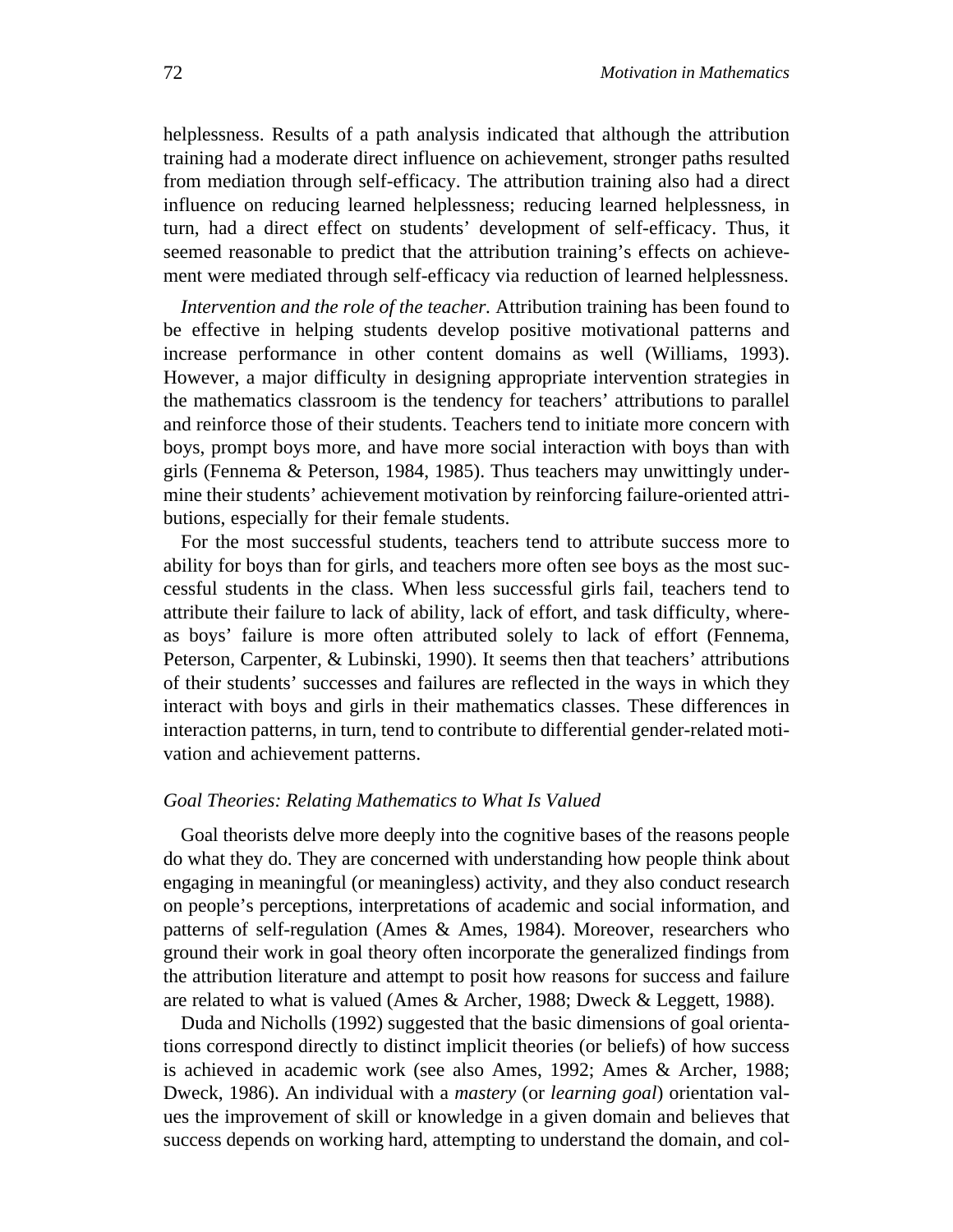laborating with others. An individual with an *ego* (or *performance goal*) orientation values establishing "superiority over others" (Duda & Nicholls, 1992, p. 290) and believes that success depends on social comparison and assertion of superior ability. A third orientation, *work avoidance*, is an especially disturbing goal pattern in which working hard is not valued. An individual with this goal orientation believes success results from, for example, "behaving nicely in class" or other behaviors superfluous to study and academic thoughtfulness. Work avoidance is often developed as a coping method for preserving feelings of adequacy by eliminating any threatening or difficult activities so that a legitimate negative evaluation of one's ability cannot be made by others (see Covington & Beery, 1976, for example).

*The interplay between goal structures and intrinsic motivation.* An individual's intrinsic motivation is mediated through the types of goal structures he or she has created (Meece, Blumenfeld, & Hoyle, 1988). In particular, possession of a mastery goal orientation will positively mediate intrinsic motivation such that one will become more actively involved in a cognitive task. An ego goal orientation (i.e., primarily seeking social recognition) has much less effect on one's developing active cognitive engagement patterns.

Motivational patterns have both generality and specificity. The patterns of goal orientations and beliefs about success listed above seem to be general orientations that students, at least by the time they are in high school, apply across different domains in their lives. However, feelings of personal satisfaction, relevance, and boredom seem to be created by students with respect to specific tasks (Duda & Nicholls, 1992; Seegers & Boekaerts, 1993). A child may enjoy solving story problems in arithmetic and yet feel that her ability is undervalued by her teacher or peers. In such cases, the ego goal of gaining favorable judgments of competence may begin to undermine her intrinsic enjoyment of the task. Both the saliency of goals and the strength of her intrinsic orientation toward the task are important pieces of information the child will use to determine her engagement patterns.

Because of different beliefs about the natures of different academic subjects, even mastery goals can have differential effects on learning. Students who view mathematics as a fixed body of knowledge tend to develop goals of memorization of facts and procedures. These students also tend to emphasize determining correct answers as the primary goal of mathematics learning. Students who view mathematics as a process, guided by their own search for knowledge, tend to value constructing relational understanding of concepts, and consequently they are motivated intrinsically because the knowledge they develop is their own (Underhill, 1988).

Fortunately, the ways in which teachers structure classroom inquiry can greatly influence students' views of mathematics and can lead students to develop more powerful conceptual structures in the process (Cobb et al., 1991; Cobb, Wood, Yackel, & Perlwitz, 1992). Students in inquiry-based classrooms are less likely to develop ego goals than are students in more traditional classrooms. Moreover, students in inquiry-oriented classrooms are less inclined to believe that conformity to the solutions of the teacher or others leads to success in math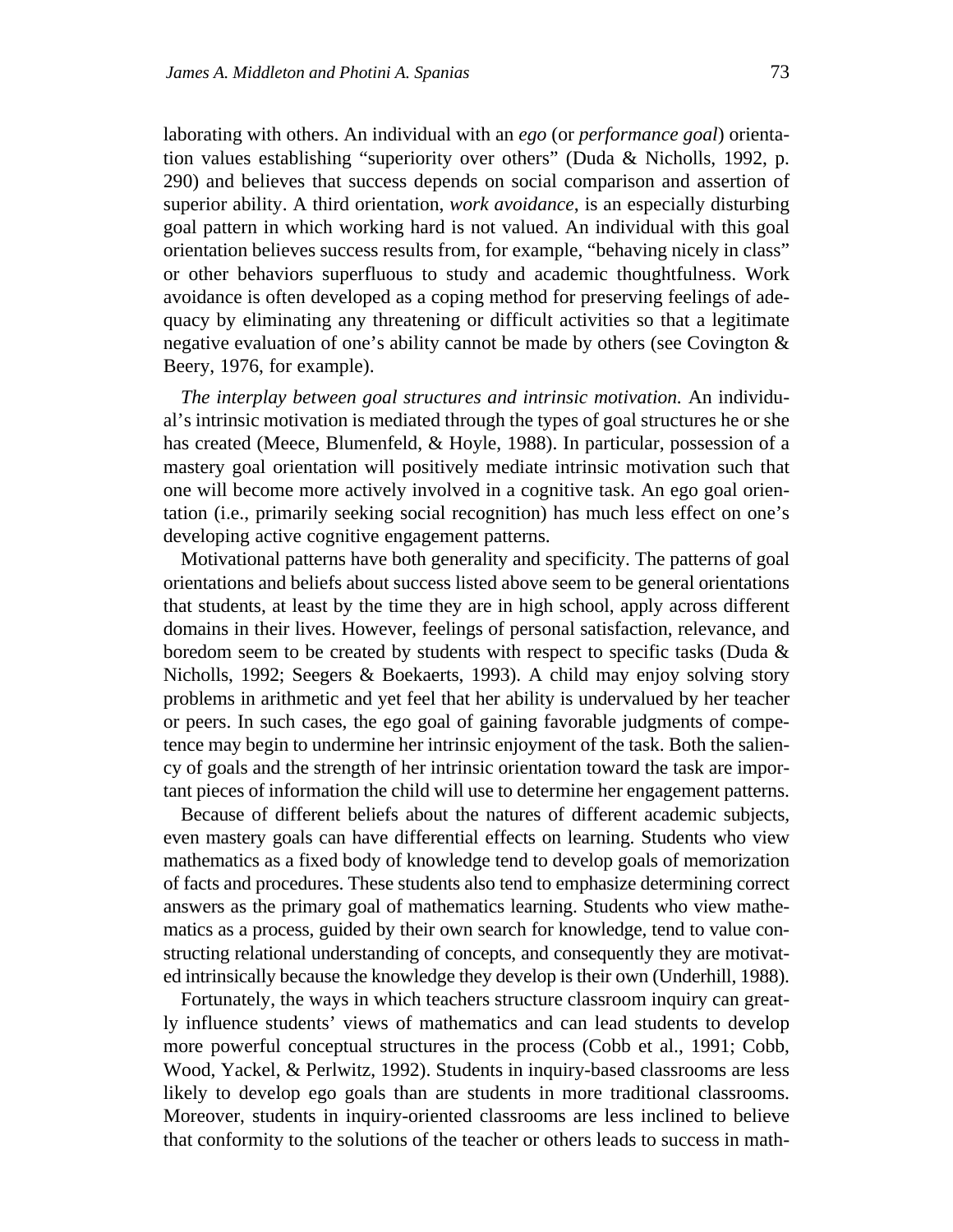ematics, and they tend to believe more strongly that the classroom is a place where success is defined as attempts to understand mathematics and explain their thinking to others. These attitudes contribute to increased student performance on conceptual and nonroutine tasks that persists even in the face of poor instruction later on (Cobb et al., 1991; Cobb et al., 1992).

Goal orientation has been found to be a strong predictor of achievement (Henderson & Landesman, 1993). Students with mastery goals tend to perform better than those with ego goals regardless of the learning situation.

Students' goal structures also interact significantly in situations that involve extrinsic rewards. When students are provided with both coherent goals for achievement and an extrinsic reward, they tend to achieve more than students to whom stated goals are not presented (Schunk, 1984). Moreover, when an activity is not intrinsically motivating, dispensing rewards may not be productive academically unless the rewards are coupled with an appropriate goal structure. It seems likely that when goals have no intrinsic value to the students, some reward or instruction that exerts social pressure on the student must be tied to the goals to make achieving them worthwhile (Brown & Walberg, 1993).

# *Theories of the Self: Personal-Construct Theories*

Personal-construct theories are idiographic approaches to examining individual differences in human thought (Snow, Corno, & Jackson, 1996). They are based on the premise that individuals construct knowledge about their worlds and use this knowledge to predict outcomes of activities (Kelly, 1955). The purpose of employing personal-construct approaches in the study of motivation is to describe construct systems of individuals in order to uncover the ways they evaluate activities. Usually this description involves some sort of "mapping" of the relationships between constructs to ascertain the cognitive structure underlying the motivation. Whereas those using other approaches to the study of motivation are typically concerned with the outcomes of motivational processes (e.g., ability attributions, achievement, etc.), personal-construct psychologists are interested in the processes themselves: They assume that motivation results from rational cognitive processes, and they provide a method for understanding these processes.

Owens (1987), for example, used personal-construct theory to describe two teachers' attitudes toward mathematics and mathematics teaching. Although the teachers' conceptions of their mathematics backgrounds were remarkably similar and although they tended to rate themselves as most similar to the person they considered their "best" mathematics teacher, their concepts of what makes a good mathematics teacher differed markedly. The teacher who felt that more difficult mathematics was enjoyable also felt that inquisitiveness was a desirable trait for a mathematics teacher. The other teacher, who enjoyed mathematics that was easier, rated inquisitiveness *least* desirable as a trait for a mathematics teacher.

Owens concluded that their constructs about mathematics and mathematics education play a powerful role in determining how teachers anticipate their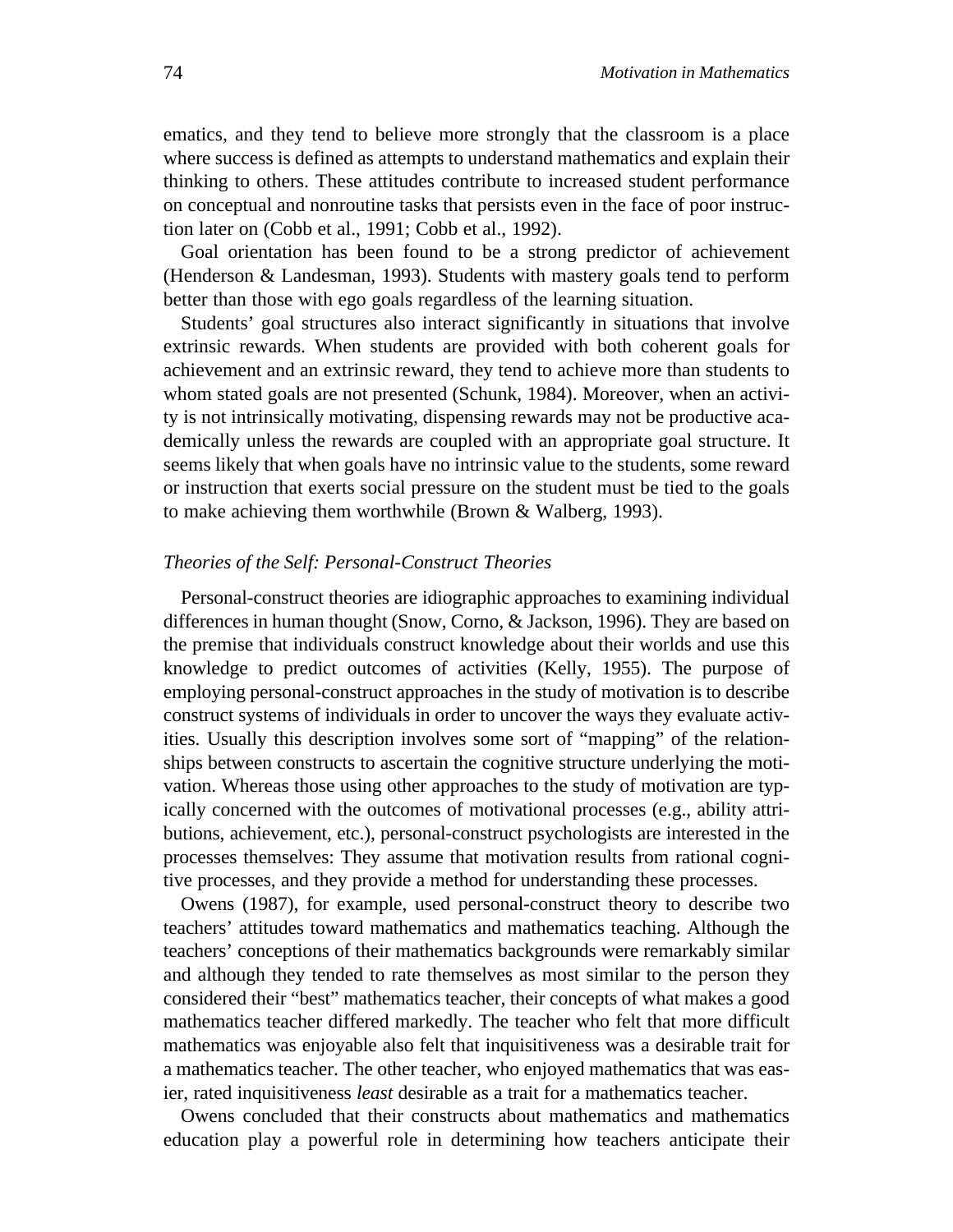teaching roles. In addition, it seems reasonable to assume that the teachers' prior mathematics education experiences, especially identification with their mathematics teachers, play a pivotal role in determining what aspects of mathematics are motivating and thus how they approach teaching mathematics.

Lucock (1987) found that children in high-ability mathematics tracks tended to find mathematics easier, tended to enjoy doing mathematics more, and tended to consider mathematics to be more useful than did children in lower ability tracks. These findings are hardly surprising. However, when children who enjoyed mathematics were asked to perform routine work (i.e., learning without understanding), they became disillusioned with mathematics and tended to give up. In addition, gender differences were found between the ways in which high-ability boys and low-ability girls internalized success in mathematics tasks. Lucock found that high-ability boys tended to fail with confidence; that is, their confidence in their abilities was fairly robust in spite of failure. Low-ability girls tended to succeed with diffidence; that is, their insecurity tended to be robust even when they were successful.

*Constructing an intrinsic motivation for mathematics.* Middleton, Littlefield, and Lehrer (1992) attempted to test a theory of how academic activities come to be regarded as intrinsically motivating. Their analysis revealed that children tended to organize their constructs into three general categories: arousal, or the cognitive stimulation afforded by an activity; personal control, or the degree to which the activity was considered a free choice or of appropriate difficulty; and interests (a loosely defined category), or the degree to which the students liked the activity, the importance of the activity, and their ability in performing the activity. Students, girls in particular, seemed to identify with their teachers in evaluating the motivational value of academic tasks (as was also found by Owens, 1987). In addition, children tended to rate mathematics as less fun as they progressed from elementary to junior high school. On the basis of the results of the study, Middleton et al. developed a model of academic intrinsic motivation. They asserted that when one first encounters an academic activity, she will tend to evaluate the stimulation (challenge, curiosity, fantasy) it provides and the personal control (free choice, not too difficult) the activity affords. If her arousal and control requirements are met consistently, she may choose to include the activity among her interests.

Using this model, one can gain some insight into the reasons that motivational attitudes seem to be so stable over time. If a student has classified mathematics as an interest, she will tend to engage in mathematics with enthusiasm without having to evaluate the engagement requirements of the task at hand. If she has classified mathematics as "not an interest," she will tend to avoid engagement without evaluating the task at hand. Thus, once mathematics activities have been classified with respect to interest, little further evaluation takes place. Because one must continually and consistently evaluate arousal and control to classify an activity, it seems likely that only radical and consistent change of the requirements for engagement in mathematics activities will effect change in motivational patterns.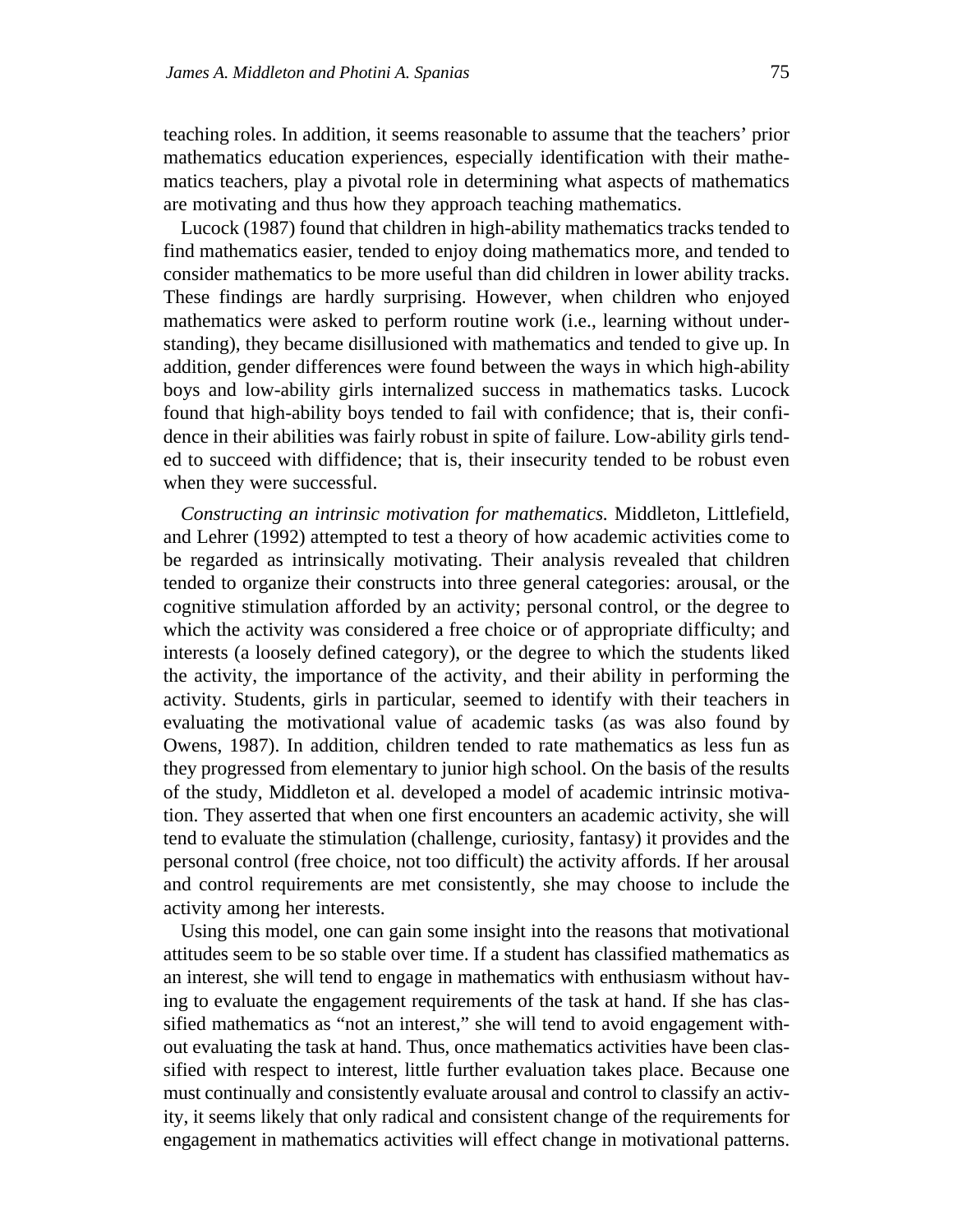Other research has indicated that teachers and students can be highly similar in the ways in which they define intrinsic motivation in their classrooms but that highly motivated students may tend to focus more on high arousal and less on control when engaged in mathematics activities, whereas less motivated students may tend to focus on low arousal and more on control (Middleton, 1995). In addition, teachers seem to have little background knowledge pertaining to how students view mathematics activities from a motivational perspective. The teachers' own personal constructs of what makes mathematics intrinsically motivating play a pivotal role in determining the types of activities they choose or design for their classrooms. Overall, however, teachers who are better able to predict their students' motivational constructs seem to be better able to fine-tune their instruction to meet the motivational needs of their students.

Middleton (1993b) examined the changes teachers made in their motivational constructs after a year of implementing a reform-oriented pilot curriculum that provided students with more opportunities to learn, more choices of strategies and activities, and more challenging problems than a traditional curriculum would provide; its activities were situated within real-world contexts. The data indicated that teachers' beliefs about intrinsic motivation broaden and expand before they deepen and differentiate and that carefully designed curricula, coupled with strong professional development experiences, can influence a shift in teachers' attitudes toward providing an atmosphere conducive for the development of students' intrinsic motivation. Teachers became more attuned to the conceptual complexity and challenge of the mathematics activities, placed less emphasis on task ease in defining what makes mathematics motivating, and began to perceive the importance of personalizing curricula to make the mathematics more meaningful for their students.

Results of studies in the personal-constructs paradigm have shown that motivations in mathematics education are highly individual, are related to perceived ability, and are relatively stable with regard to success and failure. Some of the individual differences in motivations can be explained in relation to students' identification with their mathematics teachers. Perhaps more important, researchers can begin to outline how academic activities can be tailored to students' individual differences such that intrinsic motivation in mathematics can be fostered by paying attention to stimulation, control, and interest factors.

Researchers in the personal-constructs paradigm, however, have provided only limited knowledge of students' motivational thought processes. The major limitation thus far has been that they have made little attempt to explicate the pertinence of *extrinsic* motivators to mathematics learning. Further research in this paradigm is critical to understanding the roles of grades and other incentives in influencing student motivation. In particular, because they deal with the processes by which students evaluate mathematics activities as worthwhile, personalconstructs methodologies seem uniquely useful for discovering why intrinsic motivation is superior to extrinsic motivation in academic areas.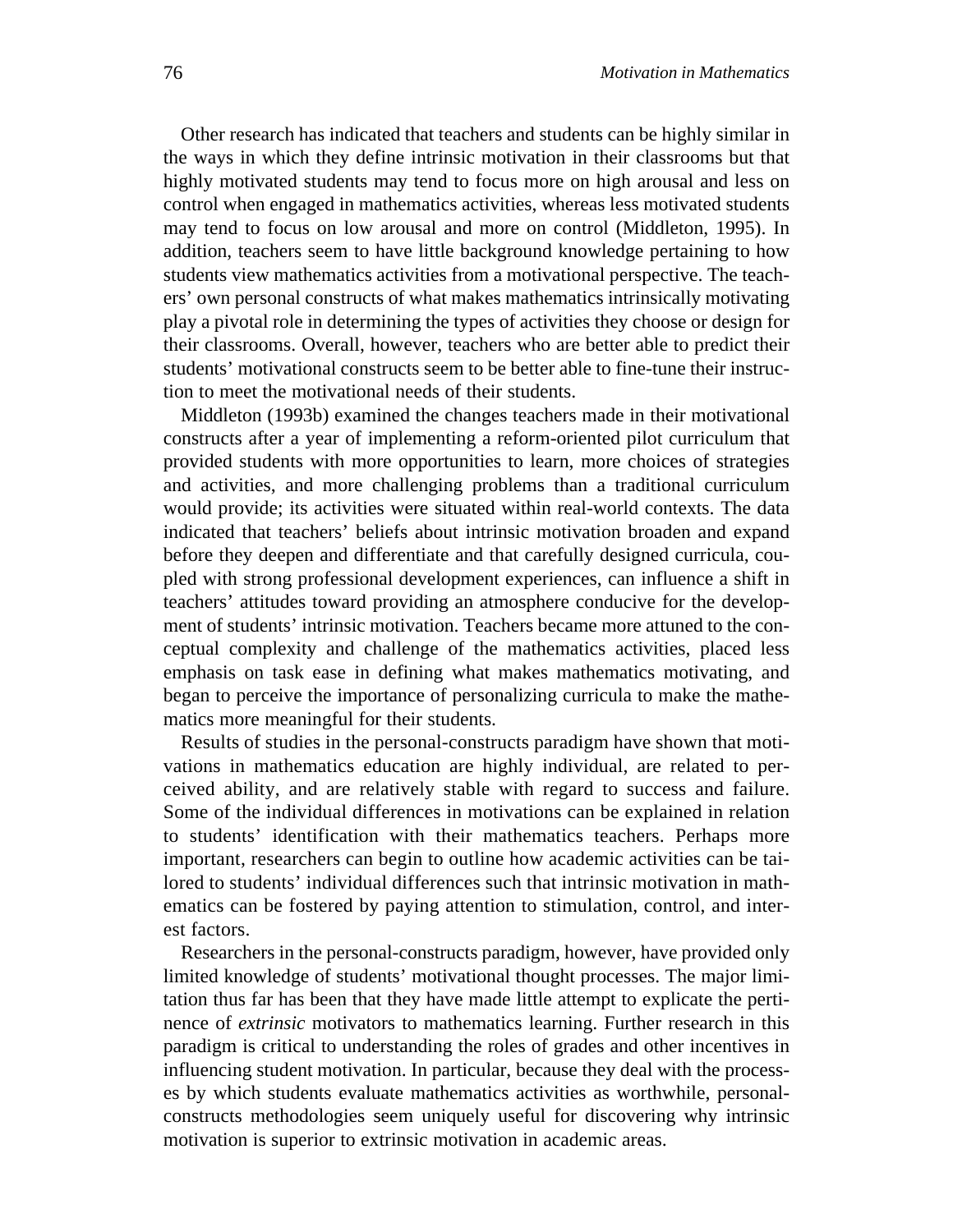A second limitation of personal-constructs studies is that they are prone to experimenter bias in the interpretation of measures of construct organization. Without well-articulated models guiding their interpretation, results of personalconstructs studies are difficult to interpret substantively.

### *Descriptive Studies*

The last approach discussed in this review deals with descriptive studies. Included in this category are studies that have some theoretical orientation but do not fit neatly into any of the categories mentioned previously. For reasons of clarity and cohesion, we have grouped descriptive studies according to similarities in both the variables examined and the motivational patterns discovered.

*Mathematics anxiety.* Individuals who perceive mathematics as difficult and their ability to do mathematics as poor generally avoid mathematics, if possible (Hilton, 1981; Otten & Kuyper, 1988). Such students are termed *math anxious*. Hoyles (1981), for example, examined the stories told by students about incidents (in their mathematics education histories) that they felt reflected significant influences on their learning. She was interested in discovering the perceived causes of their mathematics anxiety. Students tended to derive satisfaction from a task when they were involved in successful work, and they tended to blame their dissatisfaction on the teachers. The students seemed to appreciate teachers who provided a structured, logical progression for students' work as well as sufficient explanation, encouragement, and friendliness (see also Quilter & Harper, 1988). Although the sources of satisfaction and dissatisfaction were similar for mathematics compared to other subjects, the ways in which students internalized these experiences were markedly different. Students were much more concerned with their own roles in mathematics versus in learning other subjects. They also tended to have strong feelings about what they were capable of doing, and they tended to internalize these feelings into their self-concepts. The stories Hoyles studied showed that students' anxiety, feelings of inadequacy, and shame were common in interpreting their bad experiences in mathematics and that students generally recall more bad experiences in mathematics than in other subjects. Despite these similarities with respect to their recollections of mathematics learning, pupils differed in the ways in which they could achieve satisfaction. For some, challenge added to their satisfaction; others stressed understanding of the "whys" as well as the "hows." Some were satisfied with just being able to know what to do to solve a problem successfully, and many were quite concerned with the accuracy of their work and the grades they received.

Nakamura (1988) described motivational differences between high-achieving and underachieving mathematically gifted students. One of the primary results of her research indicated that gifted children who exhibit high achievement tend to experience *flow* (a construct that corresponds to enjoyable engagement in meaningful activity) more often and anxiety less often in schoolwork than their lower achieving counterparts. Higher achievers also tend to spend considerably more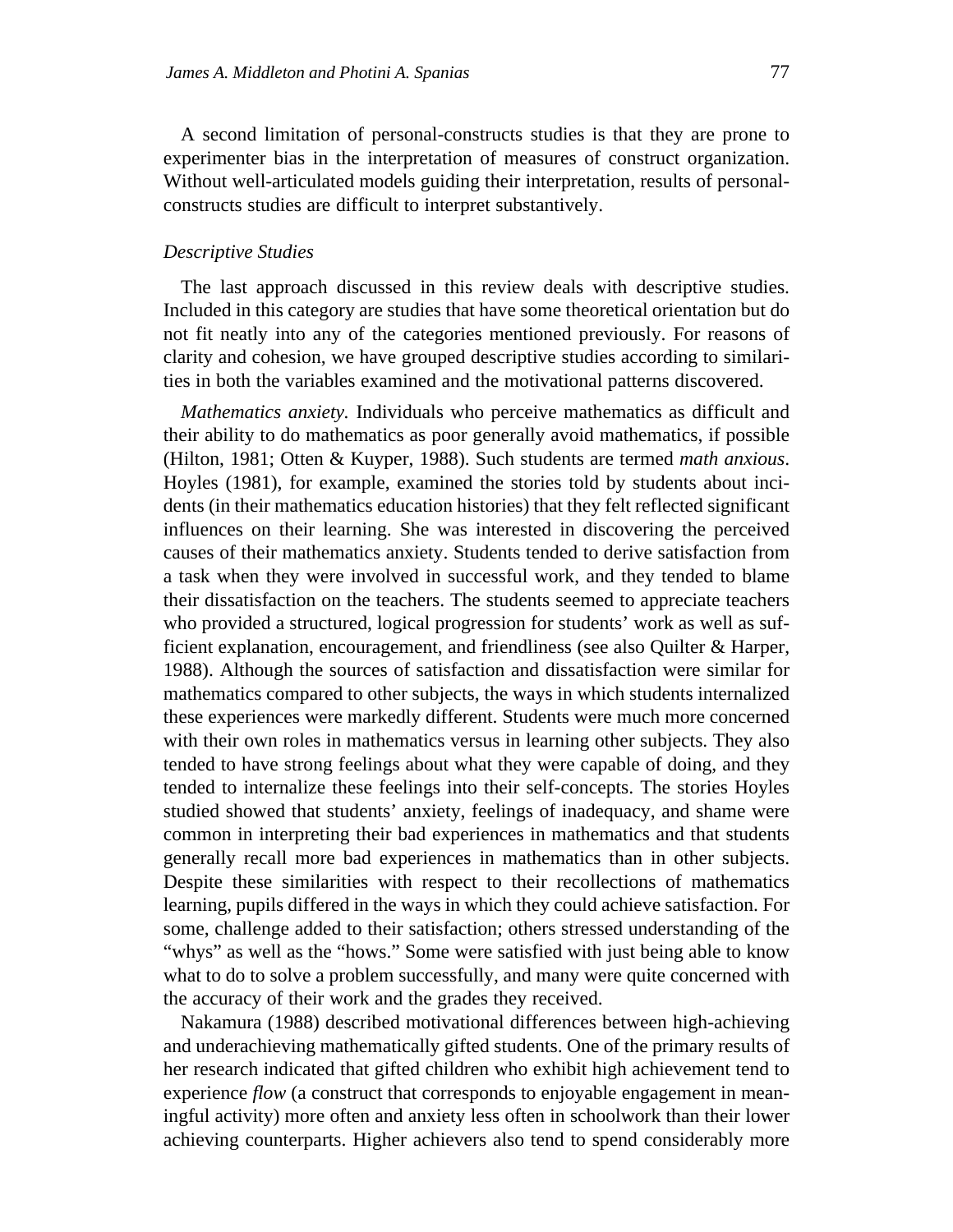time than low achievers in activities that afford high challenge and require welldeveloped skills. These activities, according to Nakamura, are those associated with the greatest amount of enjoyment for the high achievers. Lower achievers, conversely, tend to avoid challenge. Instead, they choose activities with challenge below their ability level, presumably to avoid the anxiety caused by high levels of task difficulty. In other words, higher achievers tend to enjoy academic challenge, whereas lower achievers tend to feel overwhelmed by challenge.

In short, when teachers emphasize understanding of mathematical concepts and provide facilitative classroom environments, students tend to be more receptive and less anxious with regard to mathematical activities than when teachers stress rote activities and are perceived to be authoritarian. Students who have good experiences in mathematics tend to be less math-anxious and less inhibited in pursuing mathematics-related careers than students who have bad experiences. In mathematics, perhaps because it is viewed as a difficult and important subject, students tend to internalize their experiences into their self-concept more than in other subject areas.

*Motivation and underrepresented populations.* Rohrkemper and Bershon (1984) examined the efficacy statements minority students used to motivate themselves to solve mathematics problems correctly. Their findings indicated that some children may begin to feel a lack of efficacy in mathematics as early as third grade. In addition, a high proportion of students reported negative inner speech (e.g., "If I don't get this right, I will maybe fail") at the *outset* of problem solving. These negative self-perceptions with regard to mathematics may undermine students' abilities and efforts to persist when faced with difficult problems.

In addition to the attribution literature, many other studies have documented gender differences in students' mathematics motivation. The consistent pattern that develops is that females are socialized into viewing mathematics as a male domain and into perceiving themselves as being less able than males to do mathematics (Fennema & Sherman, 1976). Males tend to feel more confident in learning mathematics, are more convinced of the usefulness of mathematics, and identify more with mathematics, in general, than females. Gender-role stereotyping does not solely affect females with low ability and motivation. Even girls with high ability may perceive mathematics as a male domain, or they may defer to the "dominant male role" because of other social pressures whether or not they perceive mathematics as a male domain (Jackson & Coutts, 1987).

In the middle grades, students' motivations toward mathematics tend to crystallize into their adult forms. Students who like mathematics tend to report that they started liking mathematics at about the seventh grade. Students who dislike mathematics report that they started disliking mathematics at about the seventh grade. Their reasons for liking or disliking mathematics seem to focus on the transition from elementary to middle school instructional patterns, especially the perceived supportiveness of the teacher and new rules for determining success in mathematical tasks (Eccles et al., 1987; Midgley et al., 1989). Girls in particular tend to iden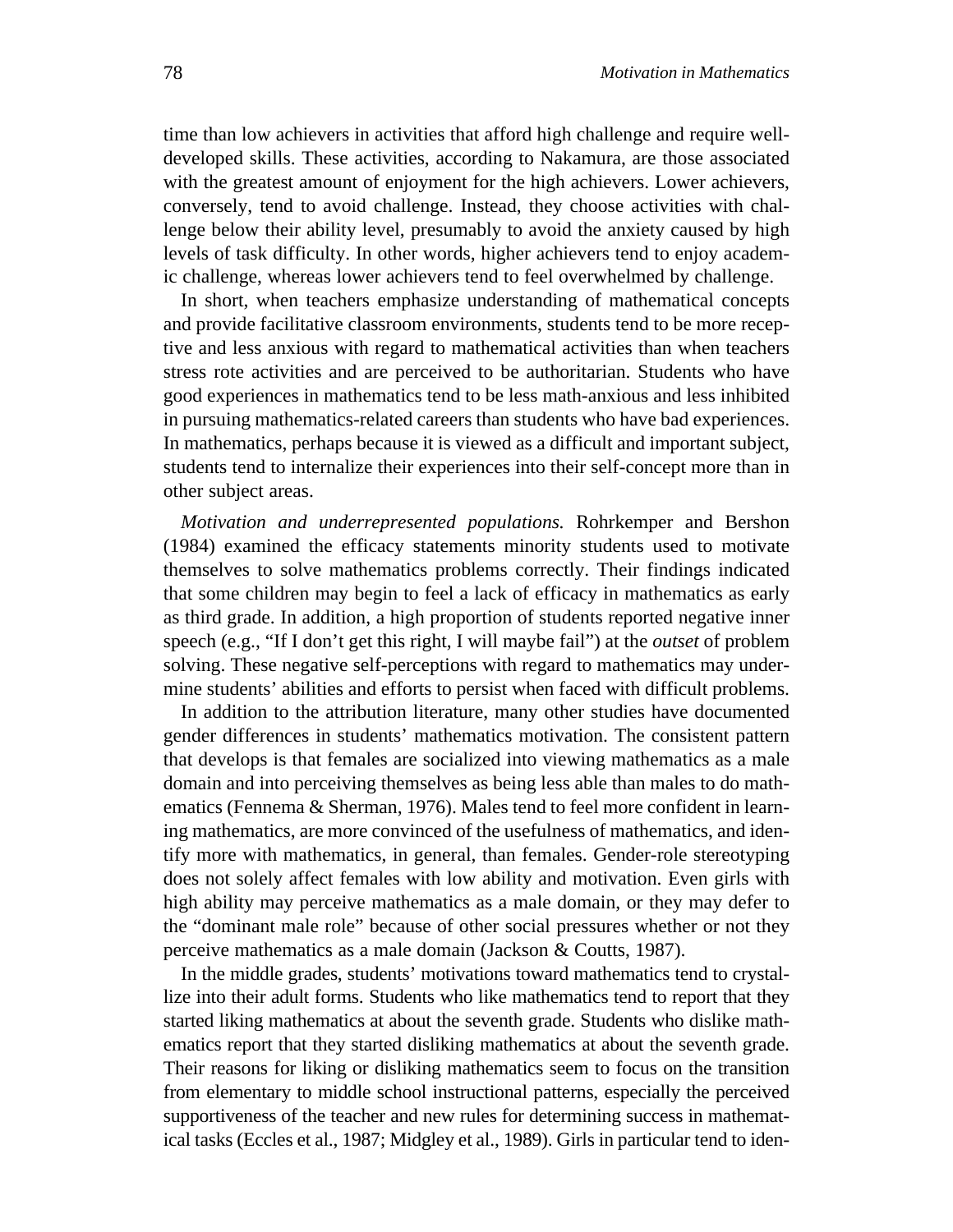tify with their mathematics teachers, and this identification is related to girls' interest in mathematics (Fennema & Peterson, 1985). By the time students get to high school, interest in mathematics becomes one of the best predictors of students' perceptions of the quality of their mathematical experiences, more so than ability or the desire to achieve (Schiefele & Csikszentmihalyi, 1995).

The research on gender differences in mathematics seems to paint a consistent picture. Like the research on students' attributions, other research on gender differences has indicated that mathematics is perceived by females as a male domain. Females tend to defer to males when interacting in mathematics class, even when their abilities would indicate that deference is unwarranted. Girls also tend to identify with their mathematics teachers more than boys do. In addition, inasmuch as motivational factors seem to predict academic achievement more for girls than for boys, it is reasonable to assume that girls' feelings of disinterest and even anxiety in mathematics contribute to gender-related differences in achievement. What is *not* known is what factors cause girls to be less motivated. Research regarding these causes is necessary to dispel the myth that girls are inherently less mathematically able than boys (see Secada, 1990).

Intervention studies (e.g., Croom, 1984), however, have shown that appropriate instruction, guidance, and continued support can positively influence students from underrepresented populations to continue studying high school mathematics and can foster improved attitudes toward school and toward mathematics and science in particular.

#### **CONCLUSIONS**

### *The Current State of Research on Motivation in Mathematics*

Although research on motivation may not be in its infancy, it has barely reached toddlerhood, and, like a toddler, it seems to be going in many directions, frequently getting into trouble. However, some consistencies are evident across studies, and these consistencies represent the current boundaries of our knowledge. Drawing together the findings from the studies reviewed in this article, we are beginning to define the body of knowledge pertaining to motivation in mathematics as it exists today.

*First, findings across theoretical orientations indicate that students' perceptions of success in mathematics are highly influential in forming their motivational attitudes.* Research indicates that the effort a person is willing to expend on a task is determined by the expectation that participation in the task will result in successful outcomes, mediated by how much the individual values either participation in the task itself or the extrinsic rewards associated with success in the task (Brophy, 1986). Students need a relatively high degree of success in mathematics for engagement in mathematics to be perceived as worthwhile (Alschuler, 1969), and they need to feel that success in mathematics is attributable to their ability and effort (Fennema & Peterson, 1985). In addition, students' beliefs about the nature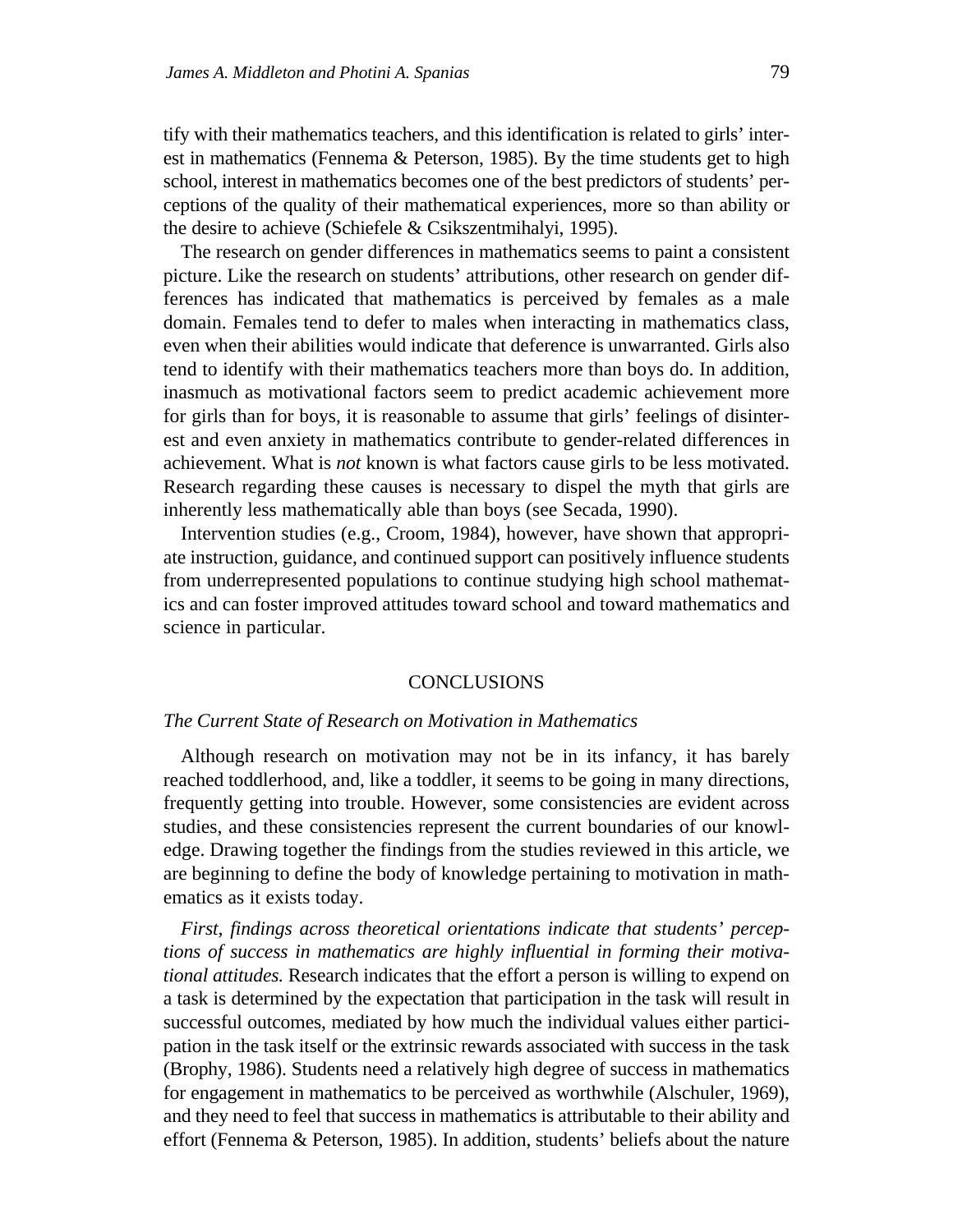of mathematics and mathematics learning greatly influence their definitions of what success in mathematics is. Current practice leads students to develop attitudes that value speed of computation, following the example of the teacher, and correctness of answers over learning and understanding (Kloosterman, 1993).

Moreover, learned helplessness, lack of success, and the perception that failure is due to lack of ability seriously undermine students' motivation to learn; these factors may also affect the ability to process complex mathematical information (Dweck, 1986). Students also seem to require a healthy appreciation for the role of failure in mathematical problem solving (Kloosterman, 1988). The likelihood of failure in a task increases the task difficulty, thus increasing the value of success (e.g., Brophy, 1987). Further, learning appropriate coping strategies for failure is necessary for developing a healthy mathematical self-concept.

Motivations develop when students evaluate the demands of the mathematical task (Seegers & Boekaerts, 1993). To allow students to feel successful in mathematics without undermining either the value of success or a healthy attitude toward failure, teachers must structure tasks such that they present an appropriate level of challenge and difficulty for students (e.g., Middleton et al., 1992). Thus, mathematics activities must be difficult enough that students are not bored, yet tasks must allow for a high degree of success given appropriate effort by the student. Moreover, students should be encouraged to attribute their successes to a combination of ability and effort and their failures either to insufficient effort (so failures can be overcome through renewed diligence) or to confusion or reliance on inappropriate strategies (so failures can be overcome with additional preparation). Students must *not* be given cause to believe that their failures are due to lack of ability for fear of exacerbating their feelings of learned helplessness.

*Second, motivations toward mathematics are developed early, are highly stable over time, and are influenced greatly by teacher actions and attitudes*. Students seem to consolidate their motivational attitudes toward mathematics in junior high school (Eccles et al., 1987), and these attitudes in the middle grades predict the courses taken and mathematics achievement in high school and college (Amit, 1988; Meyer & Fennema, 1985). These motivations are internalized into students' self-concepts, thus affecting how they see themselves with regard to mathematics-related activities. Students with high self-concepts related to mathematics tend to be more focused on the selection and use of specific strategies for successful problem solving and are more likely to pursue further study in mathematics (Meece et al., 1990; Pokay & Blumenfeld, 1990).

The preponderance of students' recollections of bad experiences (e.g., Oldfather, 1992) explains in part why students' liking of mathematics tends to decrease when they get older and why enrollment in higher level mathematics courses has declined. These students do not see mathematics as being integral to their academic self-concepts, and they try to avoid the anxiety resulting from involvement in mathematical tasks. Because anxious or alienated students are unlikely to have or to develop the motivation to learn mathematics, the teacher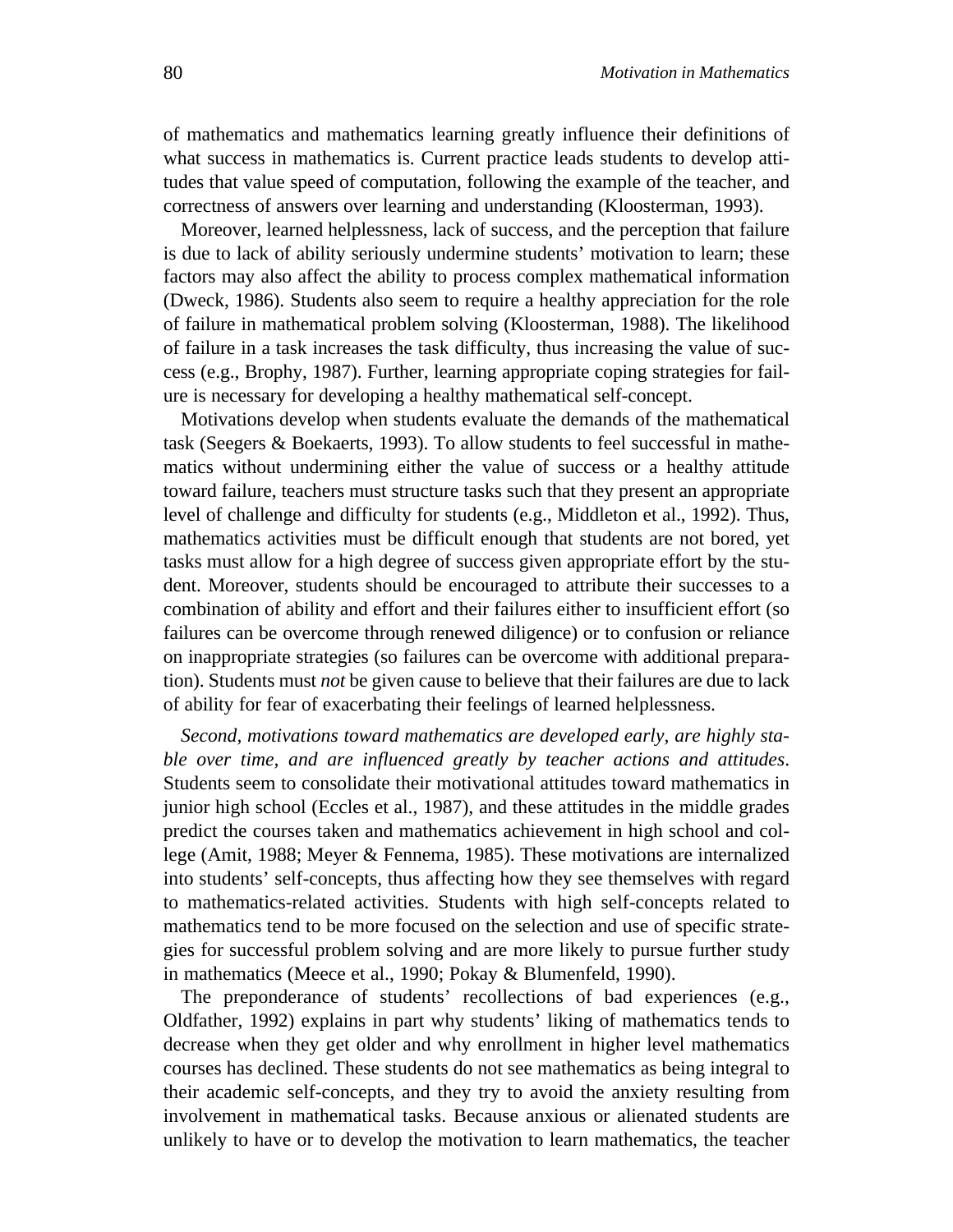should be patient, encouraging, and supportive of students' individual learning styles. Students will feel more comfortable taking risks if they know that they will not be criticized or humiliated for making mistakes (Brophy, 1987). Students tend to attribute their feelings about mathematics to their identification with influential teachers or to their reactions to bad experiences, for which they blame teachers (Hoyles, 1981; Otten & Kuyper, 1988).

It is unclear, however, what role culture plays in the ways in which motivational strategies are implemented in the classroom. Hess and Azuma (1991), for example, found that Japanese students are expected to be more self-motivated than American students. In Japan, overt control of tasks by the teacher is minimal, effort is valued over ability, and determinations of interest and success are primarily left up to the student. In the United States, motivation is still primarily stimulus driven—that is, teachers in the United States are expected to make instruction interesting and appealing, and students are less likely to be blamed for inattention if the topic is personally unappealing. In essence, students are expected to dislike mathematics and are not provided direction or support when they fulfill this expectation.

*Third, providing opportunities for students to develop intrinsic motivation in mathematics is generally superior to providing extrinsic incentives for achievement.* To facilitate the development of students' intrinsic motivation, teachers must teach knowledge and skills that are worth learning. In other words, students must understand that the mathematics instruction they receive is useful, both in immediate terms and in preparing them to learn more in the fields of mathematics and in areas in which mathematics can be applied (e.g., physics, business, etc.). Use of ill-structured, real-life problem situations in which the use of mathematics facilitates uncovering important and interesting knowledge promotes this understanding. However, utility and importance are not sufficient to develop students' intrinsic motivation.

Students who come to value and enjoy mathematics increase their achievement, their persistence in the face of failure, and their confidence (Gottfried, 1985; Lehmann, 1986; Meece et al., 1990; Pokay & Blumenfeld, 1990). Tailoring activities to provide stimulation and student control and matching activities with students' interests increase intrinsic motivation (Middleton, 1993b). Providing incentives for success, however, can and does encourage students to achieve (Alschuler, 1969). Further research regarding interaction of extrinsic and intrinsic motivation in the context of the classroom is necessary because no academic task is free from the influence of either.

*Fourth, inequities exist in the ways in which some groups of students in mathematics classes have been taught to view mathematics*. Girls, in particular, may be influenced through gender-role stereotyping, teacher expectations, and peer pressure to view themselves negatively with respect to mathematics motivation (Fennema & Peterson, 1985; Meyer & Fennema, 1985). Girls, far more than boys, feel that their failures are due to a lack of ability in mathematics, and this attributional style may lead them to believe that success in mathematics is unat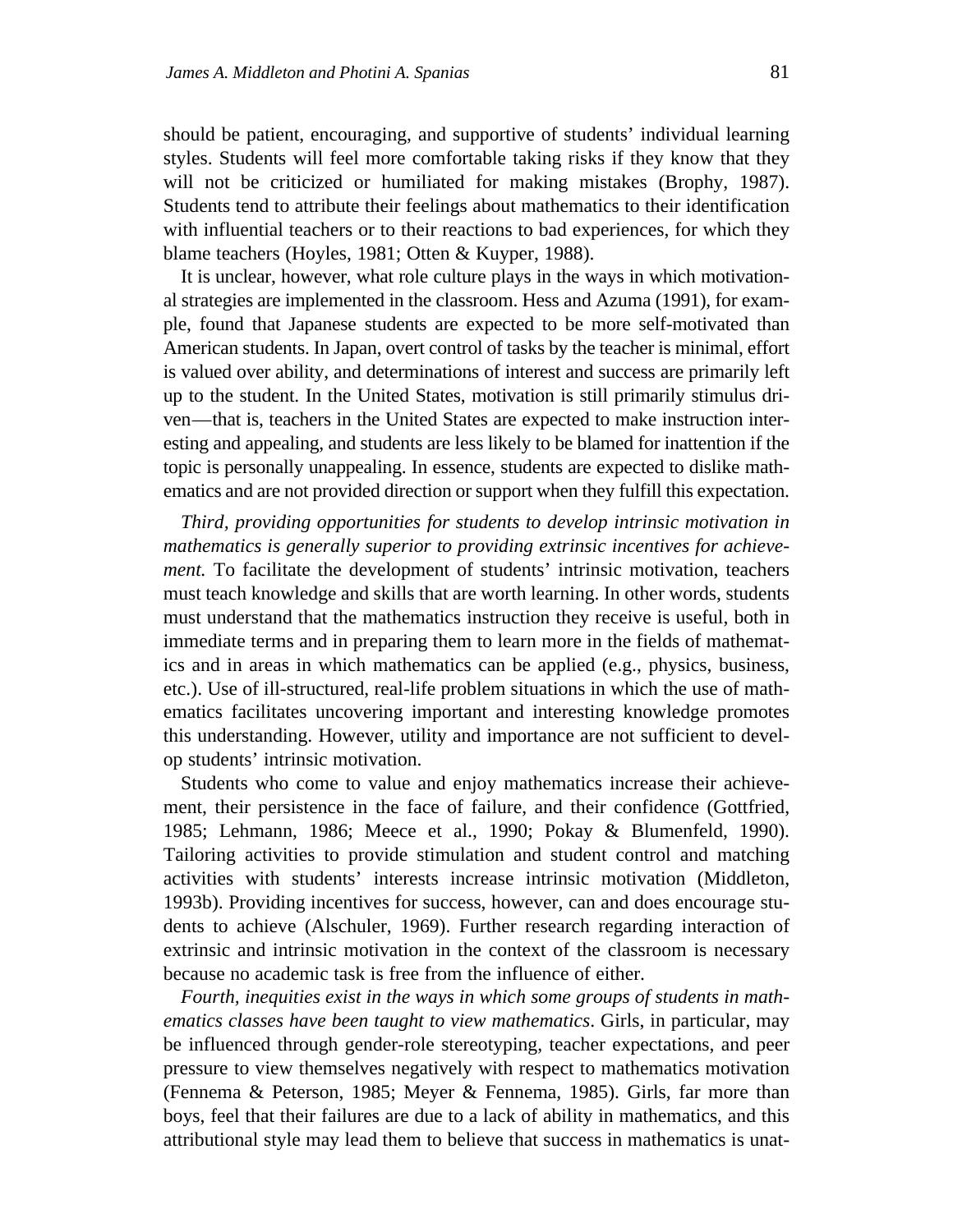tainable (Benenson & Dweck, 1986). Unfortunately, teachers' thoughts and behaviors tend to reinforce learned helplessness in girls, further widening the gender gap in mathematics achievement (Fennema et al., 1990).

*Last, and most important, achievement motivation in mathematics, though stable, can be affected through careful instructional design*. If students realize that their successes are meaningful and result both from their abilities and from a high degree of effort, they are likely to believe that they can do mathematics if they try (Relich, 1984). Providing group incentives leads to cooperation and reciprocal instruction in mathematics problem solving so that all children are given opportunities to succeed (Slavin, 1984). Creating interesting contexts within which problems are situated stimulates students' imaginations and illustrates to them that mathematics is useful in various applications (Bransford et al., 1988). Most important, a supportive, authoritative teacher serving as a model and as a friend gives children the confidence and feelings of self-worth necessary to be comfortable in mathematics (Covington, 1984).

In addition, teachers who are more attuned to bettering their students' motivational belief systems are better able to adjust their classroom practice to motivate their students (Middleton, 1995). This finding would suggest that preservice and in-service programs could profit from detailed examination of the research findings in the field of motivation, including the studies reviewed here. Particular attention should be paid to developing strategies for assessing students' motivational beliefs in the classroom so that teachers' awareness will be linked to the instructional sequence. In such a program teachers would be able to use practical knowledge about how students' beliefs are formed and changed to tailor their instruction to better influence their students to take charge of their own learning.

Thus, it seems that there is hope after all. Motivation to achieve in mathematics is not solely a product of mathematics ability nor is it so stable that intervention programs cannot be designed to improve it. Instead, achievement motivation in mathematics is highly influenced by instructional practices, and if appropriate practices are consistent over a long period of time, children can and do learn to enjoy and value mathematics. There is a building body of evidence that indicates that the larger, more general goals of schooling can be restructured and reinvented with a fair degree of success so that the school culture becomes conducive for student learning and motivation (e.g., Maehr & Anderman, 1993). The research reviewed in this article also provides evidence that classroom practice can be positively reinvented so that the culture of the classroom can become conducive for learning and enjoying mathematics.

Little is known, however, about the socially constructed nature of motivations. What happens in the mathematics classroom when students work together and create a shared reality? Do different interpretations of mathematics support a motivating environment for some children but not others? Preliminary findings indicate that students in cooperative groups perceive the input of others in very different ways and react to the social situation in both positive and negative ways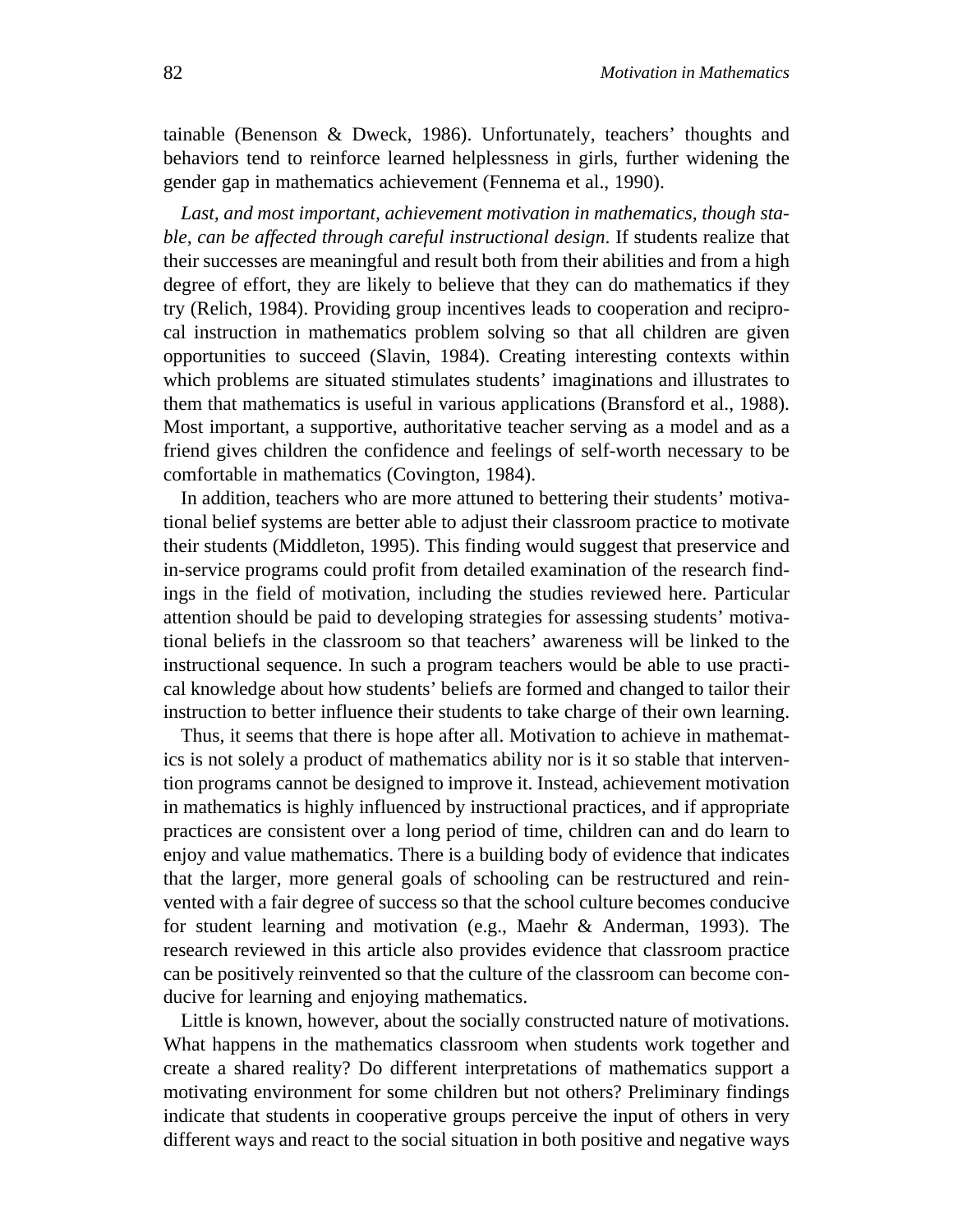(Mulryan, 1992). Naturalistic, observational research seems a plausible first step in examining how individual and social motivational sets become negotiated in mathematics problem-solving situations.

# A FEW CRITICISMS

Although the current research on motivation in mathematics education has provided profound insights into why students achieve and why they fail, we have some criticisms pertaining to the lack of theoretical guidance driving the conduct of, and implications drawn from, the majority of studies. The research on motivational variables in mathematics education has been primarily descriptive and inadequately conceptualized. Often motivation has been thrown "into the pot" to add a little spice to studies originally focused on other factors—such as mathematics achievement.

Particularly evident is the lack of conceptualization of how mathematics motivation develops over time. With few exceptions, researchers have neglected to examine the motivations of students while they change and develop over several years of instruction. If we as mathematics educators are interested in effecting change in students' motivational patterns, we need further research regarding the acquisition, consolidation, and maturation of students' motivations.

In addition, measurement procedures have been primarily atheoretical and poorly defined. A prime example is the operational definition of motivation as student engagement (observed affect, time on task) without the use of complementary measures. Although students' motivations should influence their engagement patterns, engagement itself is *not* motivation. Engagement can be influenced by a number of factors that distort the actual reasons behind students' levels of task involvement—fatigue, for example. At the other end of the spectrum, those conducting most motivation studies reviewed in this article have used self-report measures as indices of motivation without actually looking at and listening to children who are engaged in mathematical activity. The potential biases associated with self-report measures of attitude have been clearly delineated (Gall, Borg, & Gall, 1996; Pintrich & Schunk, 1996). When secondary measures of motivation are used, some additional measure should be administered as a validity check.

Moreover, even the theoretically driven studies are limited in their explanations of *why* students are motivated to achieve. Most describe personality correlates of motivation, differences or similarities in existing groups, or the correlation between motivation and achievement. Few attempts to predict *and then test* causal relationships between factors influencing motivation have been made. To build a more extensive body of knowledge about motivational factors in mathematics education, mathematics education researchers must attend to theoretical or model-based research that is designed to ascertain *causal and interactive* relationships between motivational domains and student achievement (McLeod, Reyes, Fennema, & Surber, 1984). Moreover, through these models they must begin to examine the interplay of motivational factors as they exist in the social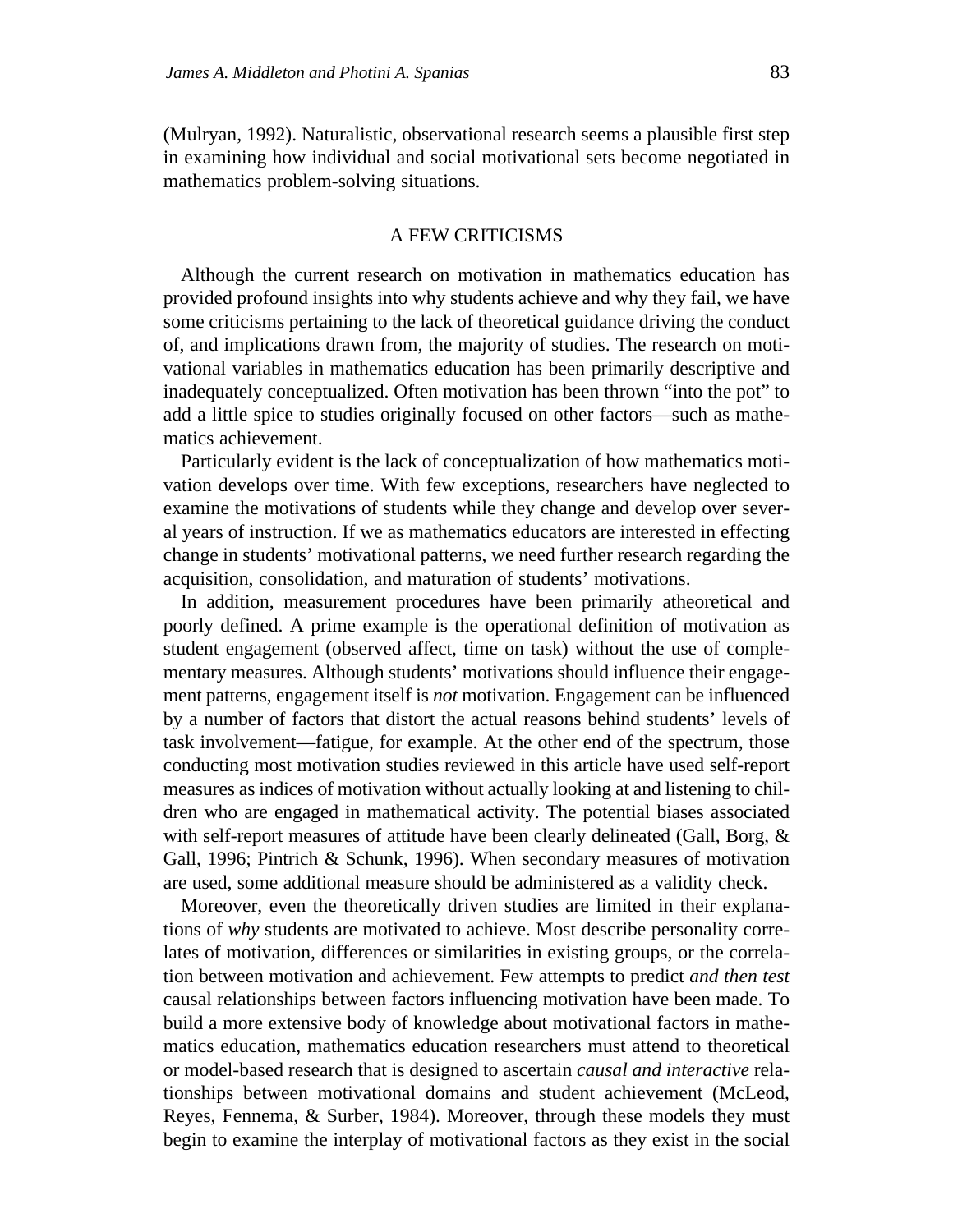and cognitive worlds of the child. Researchers using causal modeling have made a first attempt at large-scale description of the web of factors influencing and affected by motivational structures. Further research along this line of inquiry holds promise for untangling the causal relationships between motivation and achievement. At the other end of the spectrum, naturalistic studies of students engaging in meaningful activity can provide powerful insight into the ways individuals and social groups define motivational constructs, modify these definitions that are based on situational variables, and abstract workable goal structures that inform future engagement.

But even with the application of appropriate methodologies, nearly all the research conducted in the area of mathematics has utilized a model of mathematics instruction that is not conceptually driven. Researchers studying a conceptual model of instruction have found that the effects of such instruction on student motivation are quite different from the effects of traditional instruction (e.g., Bransford et al., 1988; Cobb et al., 1992; Middleton, 1993b). In addition, when students who are motivated to learn mathematics concepts in a meaningful way are forced to work on routine, skills-related mathematics problems, their enjoyment of mathematics tends to plummet (Lucock, 1987). Thus, even the positive results from studies using more traditional models of mathematics teaching and achievement may be irrelevant or even misleading (Romberg & Carpenter, 1986).

One final criticism is aimed toward the use of theories in motivational research. Although studies may be situated within a theoretical framework, little attempt has been made to test the adequacy of current theories. Researchers have *used* theories to explain behavior, but they have done little to increase the accuracy, precision, and applicability of these theories. Consequently, very few new theories or reformulations of existing theories of motivation have been forthcoming. Noticeably absent are approaches that capitalize on research in the cognitive science domain. Because they are focused on individual differences, cognitive science approaches may prove to be powerful theoretical tools for the motivation researcher, especially in the area of goal theory, by providing theoretical means for examining volitional decision-making processes (e.g., Corno, 1993; Cruz, 1992). A primary goal for future researchers should be the testing and refinement of motivational theories so that their range of applicability can be delineated and exploited.

#### REFERENCES

- Alschuler, A. S. (1969). The effects of classroom structure on achievement motivation and academic performance. *Educational Technology, 9* (8), 19–24.
- Ames, C. (1992). Classrooms: Goals, structures, and student motivation. *Journal of Educational Psychology, 84,* 261–271.
- Ames, C., & Ames, R. (1984). Systems of student and teacher motivation: Toward a qualitative definition. *Journal of Educational Psychology, 76,* 535–556.
- Ames, C., & Archer, J. (1988). Achievement goals in the classroom: Students' learning strategies and motivation processes. *Journal of Educational Psychology, 80,* 260–267.
- Amit, M. (1988). Career choice, gender and attribution patterns of success and failure in mathematics. In A. Bourbás (Ed.), *Proceedings of the twelfth annual conference of the International Group*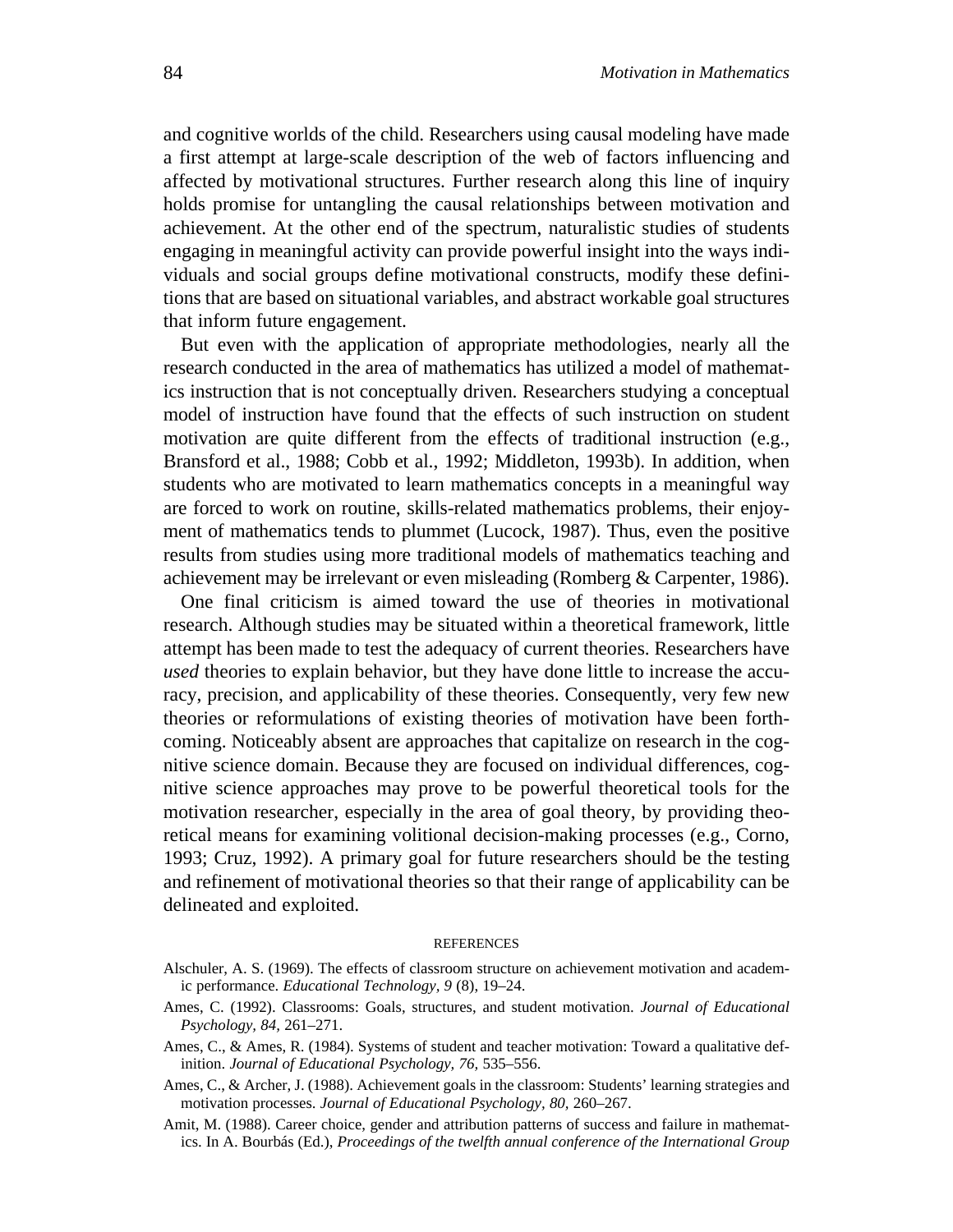*for the Psychology of Mathematics Education* (Vol. 1, pp. 125–130). Veszprém, Hungary: Hungarian National Centre for Educational Technology.

Atkinson, J. W. (1964). *An introduction to motivation.* Princeton, NJ: Van Nostrand.

- Bassarear, T. J. (1986). New perspectives for investigating the relationship between attitudes and performance in mathematics courses. In G. Lappan & R. Even (Eds.), *Proceedings of the eighth annual meeting of the North American Chapter of the International Group for the Psychology of Mathematics Education* (pp. 232–237). East Lansing, MI: Authors.
- Benenson, J. F., & Dweck, C. S. (1986). The development of trait explanations and self-evaluations in the academic and social domains. *Child Development, 57,* 1179–1187.
- Bransford, J., Hasselbring, T., Barron, B., Kulewicz, S., Littlefield, J., & Goin, L. (1988). Uses of macro-contexts to facilitate mathematical thinking. In R. I. Charles & E. A. Silver (Eds.), *The teaching and assessing of mathematical problem solving* (pp. 125–147). Reston, VA: National Council of Teachers of Mathematics and Hillsdale, NJ: Erlbaum.
- Brophy, J. (1986). Teaching and learning mathematics: Where research should be going. *Journal for Research in Mathematics Education, 17,* 323–346.
- Brophy, J. (1987). Socializing students' motivation to learn. In M. L. Maehr & D. A. Kleiber (Eds.), *Advances in motivation and achievement* (Vol. 5, pp. 181–210). Greenwich, CT: JAI Press.
- Brown, S. M., & Walberg, H. J. (1993). Motivational effects on test scores of elementary students. *Journal of Educational Research, 86,* 133–136.
- Cameron, J., & Pierce, W. D. (1994). Reinforcement, reward, and intrinsic motivation: A meta-analysis. *Review of Educational Research, 64,* 363–423.
- Cameron, J., & Pierce, W. D. (1996). The debate about rewards and intrinsic motivation: Protests and accusations do not alter the results. *Review of Educational Research, 66,* 39–51.
- Carpenter, T. P., Corbitt, M. K., Kepner, H. S., Lindquist, M. M., & Reys, R. E. (1981). *Results from the second mathematics assessment of the National Assessment of Educational Progress.* Reston, VA: National Council of Teachers of Mathematics.
- Cobb, P., Wood, T., Yackel, E., Nicholls, J., Wheatley, G., Trigatti, B., & Perlwitz, M. (1991). Assessment of a problem-centered second-grade mathematics project. *Journal for Research in Mathematics Education, 22,* 3–29.
- Cobb, P., Wood, T., Yackel, E., & Perlwitz, M. (1992). A follow-up assessment of a second-grade problem-centered mathematics project. *Educational Studies in Mathematics, 23,* 483–504.
- Corno, L. (1993). The best-laid plans: Modern conceptions of volition and educational research. *Educational Researcher, 22* (2), 14–22.
- Covington, M. V. (1984). The self-worth theory of achievement motivation: Findings and implications. *The Elementary School Journal, 85,* 5–20.
- Covington, M. V., & Beery, R. G. (1976). *Self-worth and school learning.* New York: Holt, Rinehart, & Winston.
- Croom, L. (1984). The urban project: A model to help minority students prepare for mathematicsbased careers. [Brief Report] *Journal for Research in Mathematics Education, 15,* 172–176.
- Cruz, C. A. (1992). Knowledge-representation networks: Goal direction in intelligent neural systems. In D. S. Levine & S. J. Leven (Eds.), *Motivation, emotion, and goal direction in neural networks* (pp. 369–410). Hillsdale, NJ: Erlbaum.
- Deci, E. L. (1972). The effects of contingent and noncontingent rewards and controls on intrinsic motivation. *Organizational Behavior and Human Performance, 8,* 217–229.
- Dickinson, D. J., & Butt, J. A. (1989). The effects of success and failure on the on-task behavior of high-achieving students. *Education and Treatment of Children, 12,* 243–252.
- Dossey, J. A., Mullis, I. V. S., Lindquist, M. M., & Chambers, D. L. (1988). *The mathematics report card. Are we measuring up? Trends and achievement based on the 1986 national assessment*. Princeton, NJ: Educational Testing Service.
- Duda, J. L., & Nicholls, J. G. (1992). Dimensions of achievement motivation in schoolwork and sport. *Journal of Educational Psychology, 84,* 290–299.
- Dweck, C. S. (1986). Motivational processes affecting learning. *American Psychologist, 41,* 1040- 1048.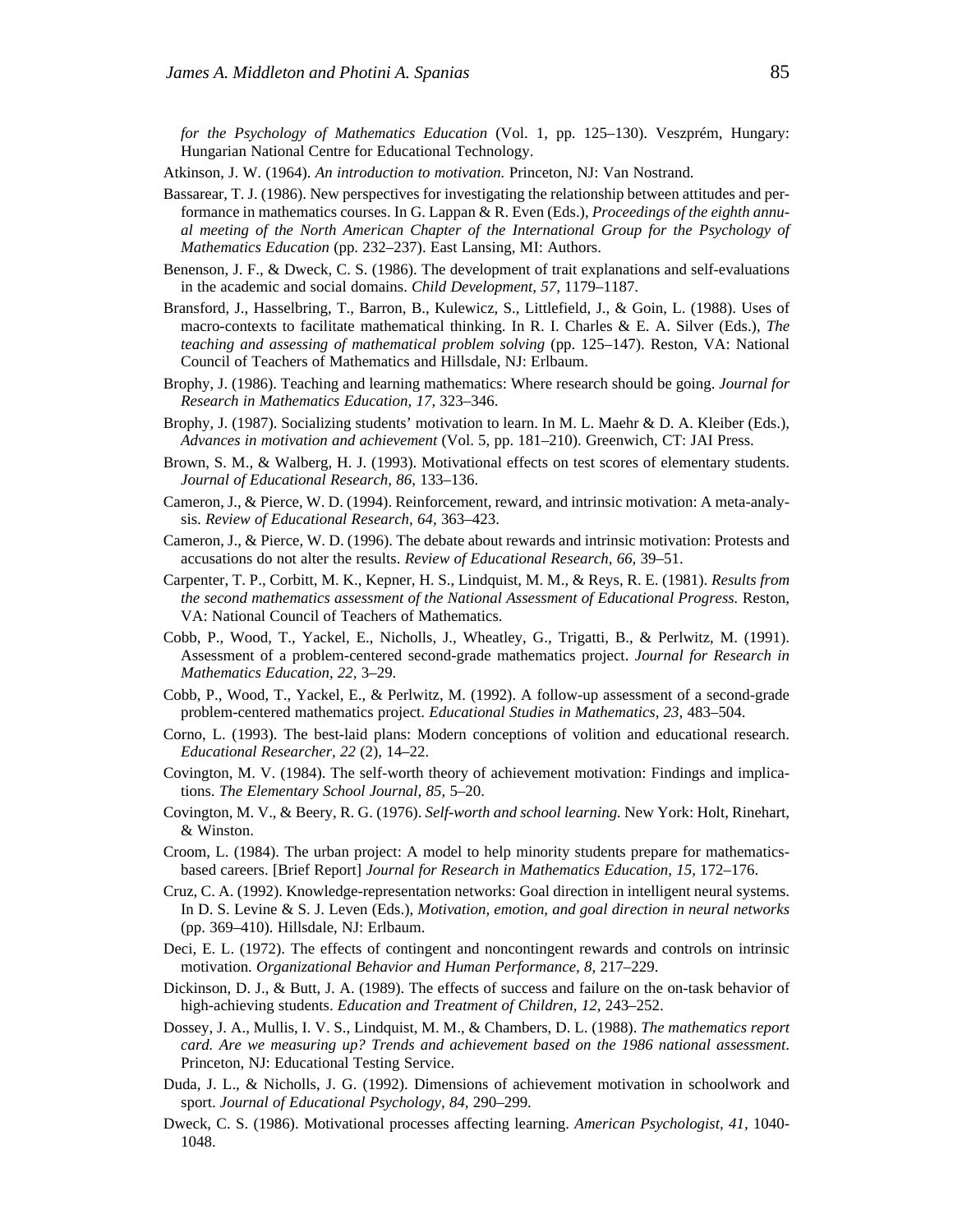- Dweck, C. S., & Leggett, E. L. (1988). A social-cognitive approach to motivation and personality. *Psychological Review, 95,* 256-273.
- Eccles, J., Wigfield, A., & Reuman, D. (1987, April). *Changes in self-perceptions and values at early adolescence*. Paper presented at the annual meeting of the American Educational Research Association, San Francisco.
- Fennema, E., & Peterson, P. (1985). Autonomous learning behavior: A possible explanation of gender-related differences in mathematics. In L. C. Wilkinson & C. B. Marrett (Eds.), *Gender influences in classroom interaction* (pp. 17–35). Madison, WI: University of Wisconsin Press.
- Fennema, E., & Peterson, P. L. (1984). *Classroom processes and autonomous learning behavior in mathematics* (Final Report, National Science Foundation, SEB-8109077). Washington, DC: U.S. Government Printing Office.
- Fennema, E., Peterson, P. L., Carpenter, T. P., & Lubinski, C. A. (1990). Teachers' attributions and beliefs about girls, boys, and mathematics. *Educational Studies in Mathematics, 21,* 55–69.
- Fennema, E., & Sherman, J. (1976, April). *Sex-related differences in mathematics learning: Myths, realities, and related factors*. Paper presented at the annual meeting of the American Association for the Advancement of Science, Boston.
- Gall, M. D., Borg, W. R., & Gall, J. P. (1996). *Educational research: An introduction* (6th ed.). White Plains, NY: Longman.
- Gottfried, A. E. (1985). Academic intrinsic motivation in elementary and junior high school students. *Journal of Educational Psychology, 77,* 631–645.
- Henderson, R. W., & Landesman, E. M. (1993). The interactive videodisc system in the zone of proximal development: Academic motivation and learning outcomes in precalculus. *Journal of Educational Computing Research, 9* (1), 29–43.
- Hess, R. D., & Azuma, H. (1991). Cultural support for schooling: Contrasts between Japan and the United States. *Educational Researcher, 20* (9), 2–9.
- Hilton, P. J. (1981). Avoiding math avoidance. In L. A. Steen (Ed.), *Mathematics tomorrow* (pp. 73–82). New York: Springer-Verlag.
- Hoyles, C. (1981). The pupil's view of mathematics learning. In C. Comiti & G. Vergnaud (Eds.), *Proceedings of the conference of the International Group for the Psychology of Mathematics Education* (Vol. 1, pp. 340–345). Grenoble, France: Authors.
- Jackson, L., & Coutts, J. (1987). Measuring behavioral success avoidance in mathematics in dyadic settings. In J. C. Bergeron, N. Herscovics, & C. Kieran (Eds.), *Proceedings of the eleventh annual meeting of the International Group for the Psychology of Mathematics Education* (Vol. 1, pp. 84–91). Montreal, Canada: Authors.
- Kelly, G. A. (1955). *The psychology of personal constructs: Vol. 1. A theory of personality*. New York: W. W. Norton.
- Kloosterman, P. (1988). Self-confidence and motivation in mathematics. *Journal of Educational Psychology, 80,* 345–351.
- Kloosterman, P. (1993, April). *Students' views of knowing and learning mathematics: Implications for motivation*. Paper presented at the annual meeting of the American Educational Research Association, Atlanta, GA.
- Kloosterman, P., & Gorman, J. (1990). Building motivation in the elementary mathematics classroom. *School Science and Mathematics, 90,* 375–382.
- Kohn, A. (1996). By all available means: Cameron and Pierce's defense of extrinsic motivators. *Review of Educational Research, 66,* 1–4.
- Lehmann, C. H. (1986). The adult mathematics learner: Attributions, expectations, achievement. In G. Lappan & R. Even (Eds.), *Proceedings of the eighth annual meeting of the North American Chapter of the International Group for the Psychology of Mathematics Education* (pp. 238–243). East Lansing, MI: Authors.
- Lepper, M. R. (1988). Motivational considerations in the study of instruction. *Cognition and Instruction, 5,* 289–309.
- Lepper, M. R., & Greene, D. (Eds.). (1978). *The hidden costs of reward: New perspectives on the psychology of human motivation*. Hillsdale, NJ: Erlbaum.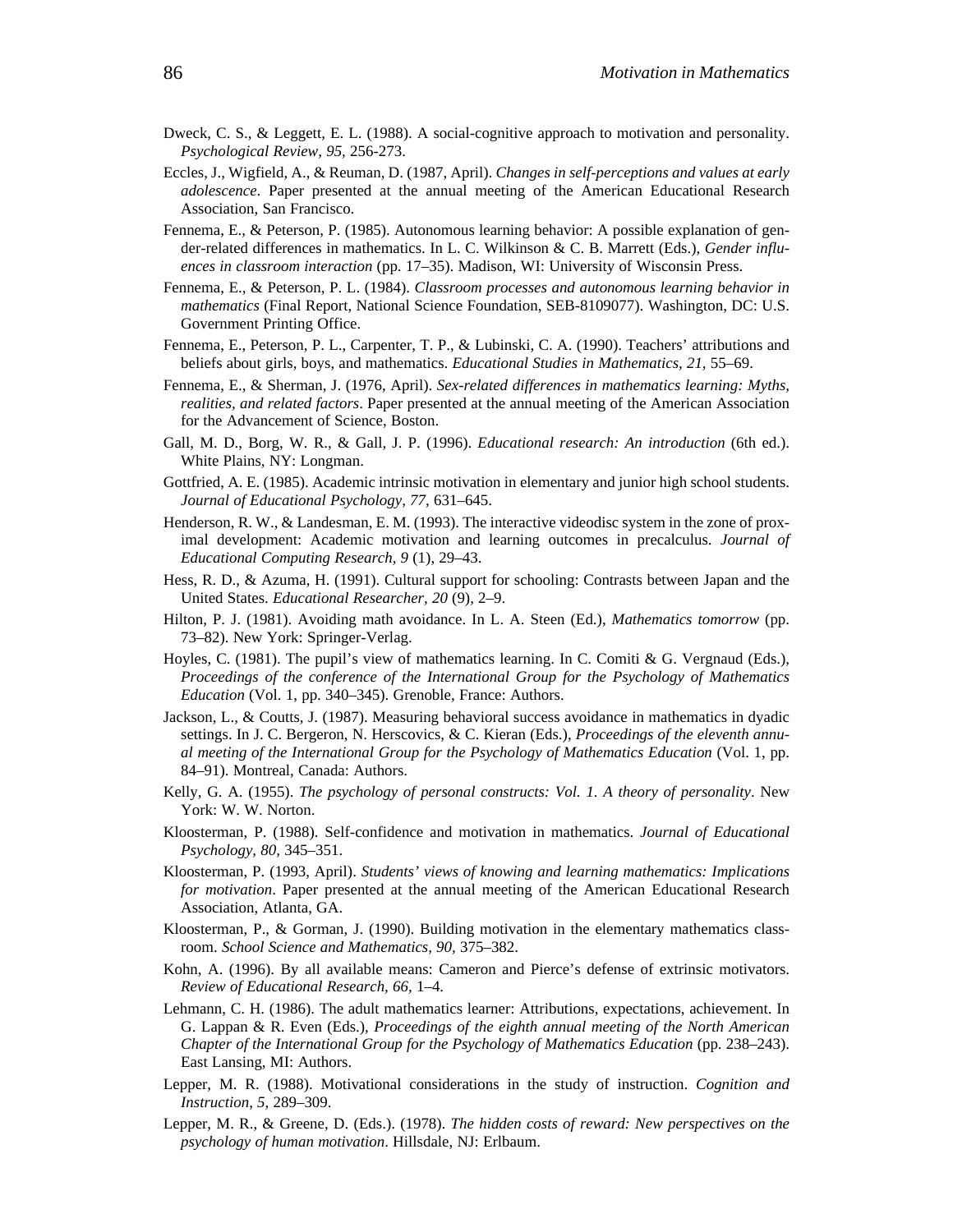- Lepper, M. R., Greene, D., & Nisbett, R. E. (1973). Undermining children's intrinsic interest with extrinsic reward: A test of the "overjustification" hypothesis. *Journal of Personality and Social Psychology, 28,* 129–137.
- Lepper, M. R., Keavney, M., & Drake, M. (1996). Intrinsic motivation and extrinsic rewards: A commentary on Cameron and Pierce's meta-analysis. *Review of Educational Research, 66*, 5–32.
- Lucock, R. (1987). Children's attitudes to mathematics: A personal construct approach. In J. C. Bergeron, N. Herscovics, & C. Kieran (Eds.), *Proceedings of the eleventh annual meeting of the International Group for the Psychology of Mathematics Education* (Vol. 1, pp. 126–132). Montreal, Canada: Authors.
- Maehr, M. L., & Anderman, E. M. (1993). Reinventing schools for early adolescents: Emphasizing task goals. *The Elementary School Journal, 93,* 593–610.
- McClelland, D. C. (1965). Toward a theory of motivation acquisition. *American Psychologist, 20,* 321–333.
- McLeod, D., Reyes, L., Fennema, E., & Surber, C. (1984). Affective factors and mathematics learning. In J. M. Moser (Ed.), *Proceedings of the sixth annual meeting of the North American Chapter of the International Group for the Psychology of Mathematics Education* (pp. 263–264). Madison, WI: Authors.
- Meece, J. L., Blumenfeld, P. C., & Hoyle, R. H. (1988). Students' goal orientations and cognitive engagement in classroom activities. *Journal of Educational Psychology, 80,* 514–523.
- Meece, J. L., Wigfield, A., & Eccles, J. S. (1990). Predictors of math anxiety and its influence on young adolescents' course enrollment intentions and performance in mathematics. *Journal of Educational Psychology, 82,* 60–70.
- Meyer, M. R., & Fennema, E. (1985). Predicting mathematics achievement for females and males from causal attributions. In S. K. Damarin & M. Shelton (Eds.), *Proceedings of the seventh annual meeting of the North American Chapter of the International Group for the Psychology of Mathematics Education* (pp. 201–206). Columbus, OH: Authors.
- Middleton, J. A. (1993a). An analysis of the congruence of teachers' and students' personal constructs regarding intrinsic motivation in the mathematics classroom (Doctoral dissertation, University of Wisconsin-Madison, 1992). *Dissertation Abstracts International, 53,* 3150A.
- Middleton, J. A. (1993b, April). *The effects of an innovative curriculum project on the motivational beliefs and practice of middle school mathematics teachers*. Paper presented at the annual meeting of the American Educational Research Association, Atlanta, GA.
- Middleton, J. A. (1995). A study of intrinsic motivation in the mathematics classroom: A personal constructs approach. *Journal for Research in Mathematics Education, 26,* 254–279.
- Middleton, J. A., Littlefield, J., & Lehrer, R. (1992). Gifted students' conceptions of academic fun: An examination of a critical construct for gifted education. *Gifted Child Quarterly, 36,* 38–44.
- Midgley, C., Feldlaufer, H., & Eccles, J. S. (1989). Student/teacher relations and attitudes toward mathematics before and after transition to junior high school. *Child Development, 60,* 981–992.
- Mulryan, C. M. (1992). Student passivity during cooperative small groups in mathematics. *Journal of Educational Research, 85,* 261–273.
- Nakamura, J. (1988). Optimal experience and the uses of talent. In M. Csikszentmihalyi & I. S. Csikszentmihalyi (Eds.), *Optimal experience: Psychological studies of flow in consciousness* (pp. 150-171). New York: Cambridge University Press.
- National Council of Teachers of Mathematics. (1989). *Curriculum and evaluation standards for school mathematics*. Reston, VA: Author.
- Oldfather, P. (1992, April). *"My body feels completely wrong": Students' experiences when lacking motivation for academic tasks*. Paper presented at the annual meeting of the American Educational Research Association, San Francisco.
- Otten, W., & Kuyper, H. (1988). Gender and mathematics: The prediction of choice and achievement. In A. Bourbás (Ed.), *Proceedings of the twelfth annual conference of the International Group for the Psychology of Mathematics Education* (Vol. 2, pp. 519–527). Veszprém, Hungary: Hungarian National Centre for Educational Technology.
- Owens, J. E. (1987). Personal constructs of mathematics and mathematics teaching. In J. C. Bergeron, N. Herscovics, & C. Kieran (Eds.), *Proceedings of the eleventh annual meeting of the*